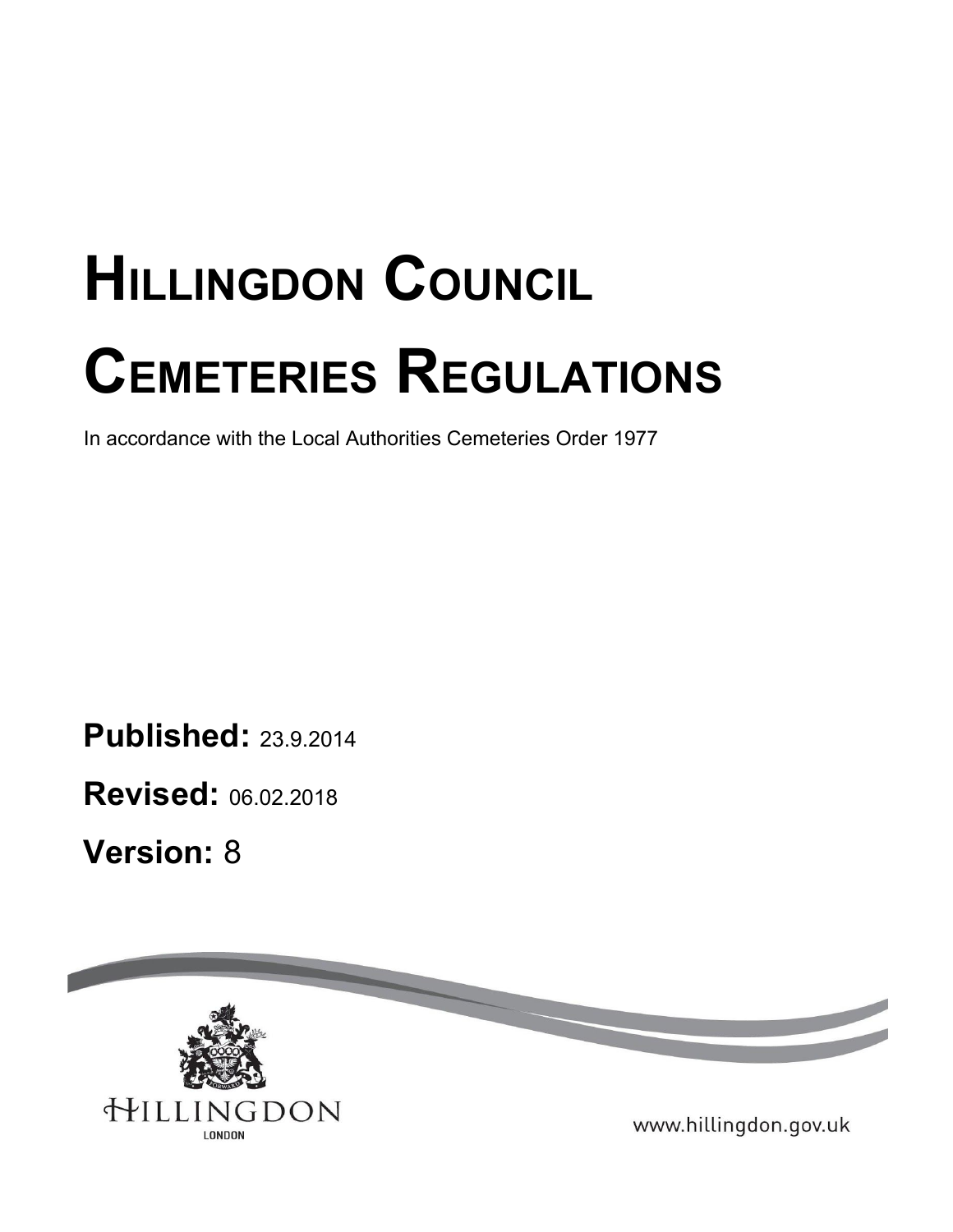# **Contents**

| 1.      | Introduction                                            | 5              |
|---------|---------------------------------------------------------|----------------|
| 2.      | Administration                                          | 5              |
| 3.      | Definitions                                             | 6              |
| 4.      | General                                                 | $\overline{7}$ |
| 4.1.    | Opening hours                                           | $\overline{7}$ |
| 4.2.    | Fees and charges                                        | $\overline{7}$ |
| 4.3.    | Gratuities                                              | 8              |
| 4.4.    | Children                                                | 8              |
| 4.5.    | Animals                                                 | 8              |
| 4.6.    | Flowers and wreaths (*)                                 | 8              |
| 4.7.    | Vehicles                                                | 8              |
| 4.8.    | Liability of the Council                                | 8              |
| 4.9.    | Photography and filming                                 | 9              |
| 4.10.   | Firearms                                                | 9              |
| 4.11.   | <b>Banners</b>                                          | 9              |
| 4.12.   | Rubbish                                                 | 9              |
| 4.13.   | Sale of Goods and Soliciting of orders                  | 9              |
| 4.14.   | Behaviour of visitors                                   | 9              |
| 4.14.1. | The 1977 Order                                          | 9              |
| 4.14.2. | Expected behaviour                                      | 10             |
| 4.15.   | Enforcement of the Regulations and associated penalties | 10             |
| 4.15.1. | Penalties                                               | 10             |
| 5.      | <b>Burial</b>                                           | 10             |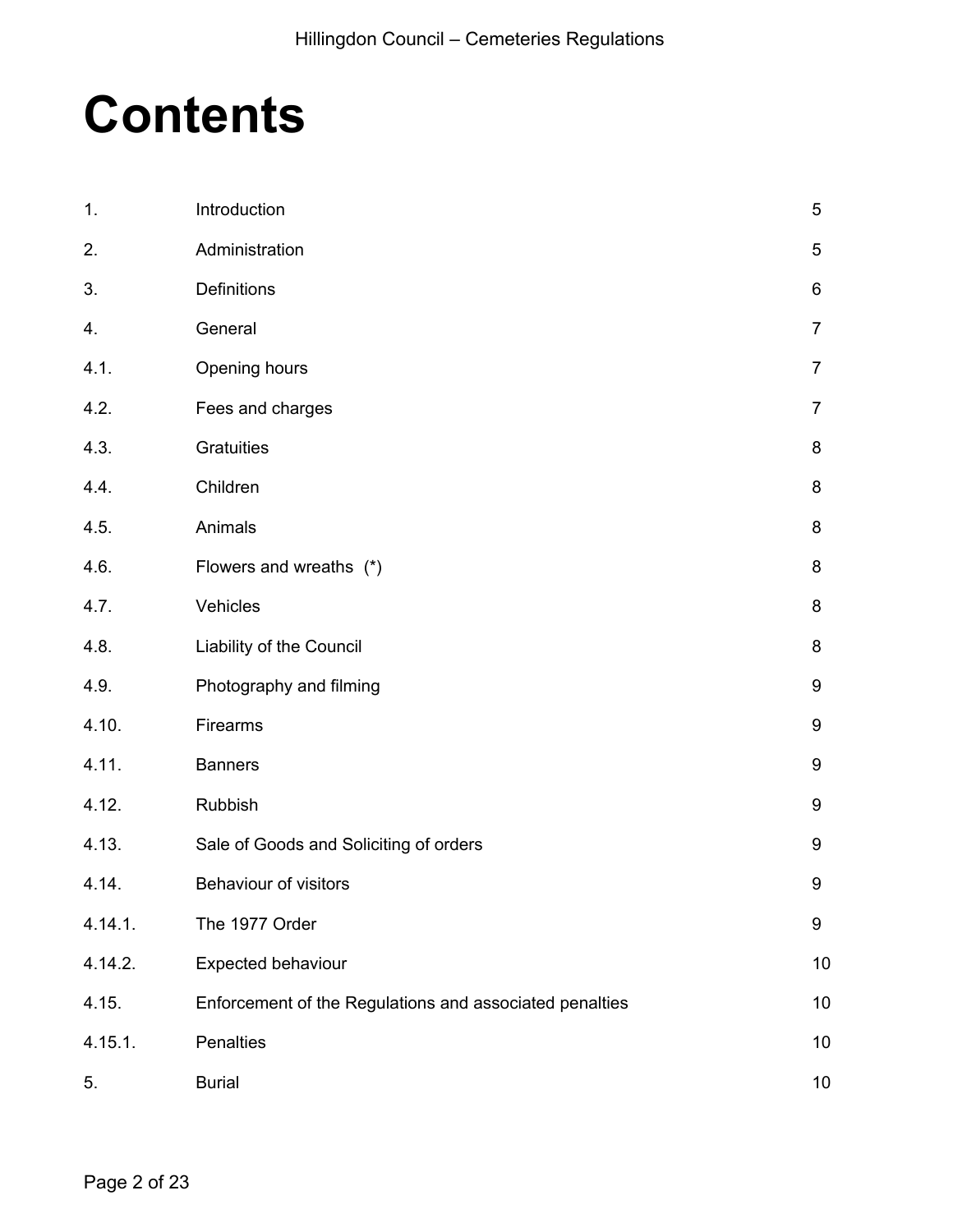# Hillingdon Council – Cemeteries Regulations

| 5.1.   | <b>Exclusive Right of Burial</b>                                         | 11 |
|--------|--------------------------------------------------------------------------|----|
| 5.1.1. | The purchase of Exclusive Right of Burial                                | 11 |
| 5.1.2. | Transfer of Grant of Exclusive Right of Burial                           | 12 |
| 5.2.   | Plan of the Cemetery                                                     | 13 |
| 5.3.   | Burials in the Muslim section (Cherry Lane Cemetery and West Drayton)(*) | 13 |
| 5.4.   | Burials in the Hillingdon Gurkha Nepalese Section (Cherry Lane Cemetery) | 13 |
| 5.5.   | The burial process                                                       | 13 |
| 5.6.   | Register of burials                                                      | 14 |
| 5.7.   | Burials in private graves                                                | 14 |
| 5.8.   | Burials in public/Heritage graves                                        | 15 |
| 5.9.   | Digging and opening of graves                                            | 15 |
| 5.10.  | Times of burials                                                         | 15 |
| 5.11.  | Registrar's certificate for disposal/coroner's order for burial          | 16 |
| 5.12.  | Coffins and shrouds, and containers for cremated remains                 | 16 |
| 5.13.  | Attendance of ministers of religion                                      | 16 |
| 5.14.  | Duration of service in the chapel                                        | 16 |
| 5.15.  | Infectious disease (Public Health Act 1984)                              | 17 |
| 5.16.  | Postponement or cancellation of interment                                | 17 |
| 6.     | Memorials                                                                | 17 |
| 6.1.   | Memorial at a full 'traditional' grave                                   | 18 |
| 6.1.1. | Dimensions                                                               | 18 |
| 6.1.2. | Paving, rockwork and chippings                                           | 18 |
| 6.1.3. | Vases                                                                    | 19 |
| 6.2.   | Memorial at a lawn grave                                                 | 19 |
| 6.2.1. | <b>Dimensions</b>                                                        | 19 |
| 6.2.2. | Vases                                                                    | 19 |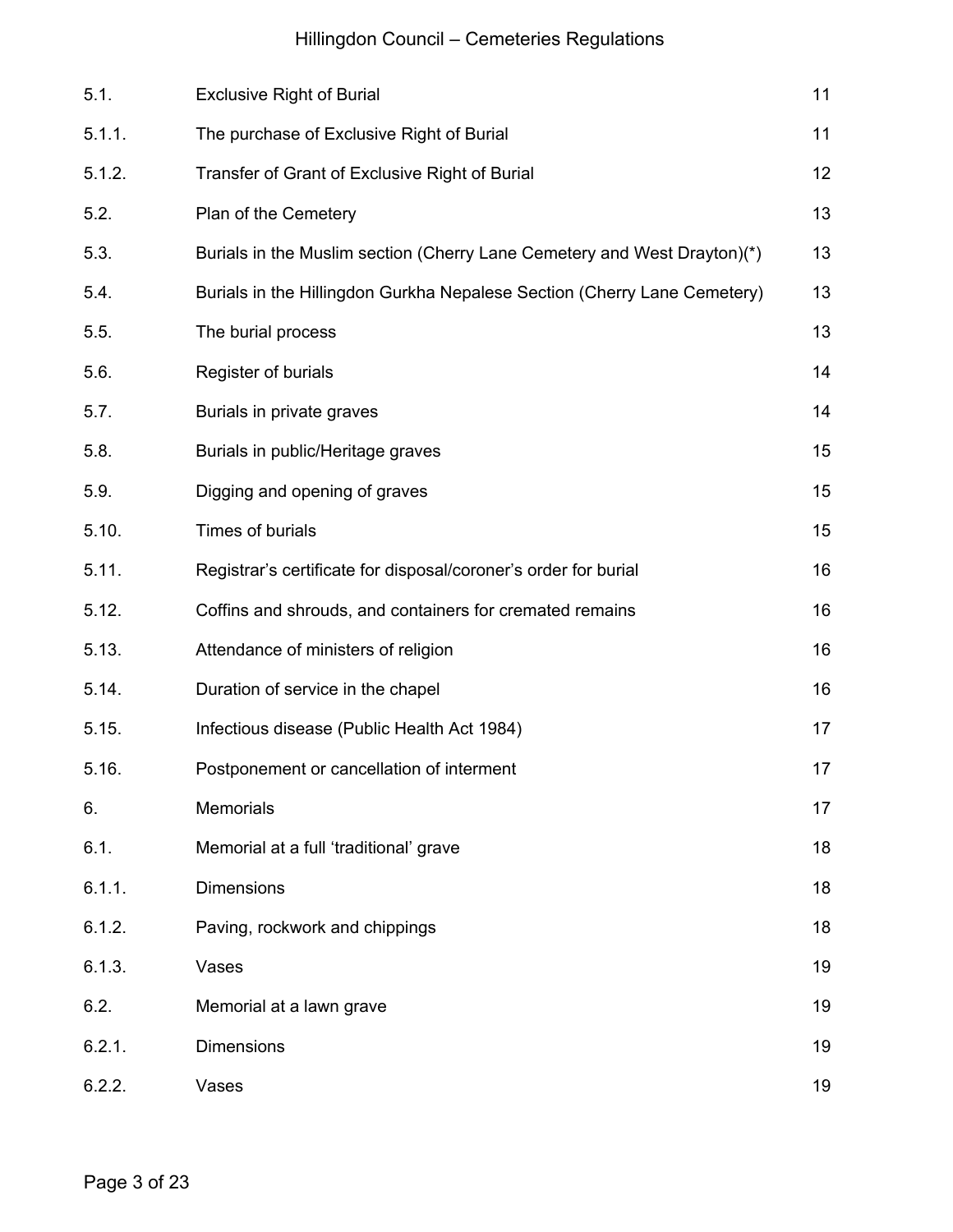# Hillingdon Council – Cemeteries Regulations

| 6.2.3.         | Chippings, Kerbings and Paving                                            | 19 |
|----------------|---------------------------------------------------------------------------|----|
| 6.3.           | Memorial at a Grave/Columbaria Unit for Cremated Remains                  | 19 |
| 6.4.           | Memorial that is not associated with a grave                              | 20 |
| 6.5.<br>20     | Memorial in children's section                                            |    |
| 6.6.           | Memorial in the Muslim section (Cherry Lane Cemetery and West Drayton)(*) | 20 |
| 6.7.           | Memorials in the Gurkha Nepalese Section (Cherry Lane Cemetery)           | 20 |
| 6.8.           | <b>Memorial masons</b>                                                    | 21 |
| 6.9.           | The safety and inspections of memorials                                   | 21 |
| 6.10.          | Removal of unauthorised memorials                                         | 21 |
| 7 <sub>1</sub> | Scattering of cremated remains                                            | 22 |
| 7.1.           | Applications for the scattering of cremated remains                       | 22 |
| 7.2.           | Location for scattering of cremated remains                               | 22 |
| 7.3.           | <b>Interment of Cremated Remains</b>                                      | 22 |
| 7.4.           | <b>Certificate of Cremation</b>                                           | 22 |
| 8.             | <b>Roadside Memorials</b>                                                 | 22 |
|                |                                                                           |    |

Appendix A – Acceptable forms of identification to prove residency 23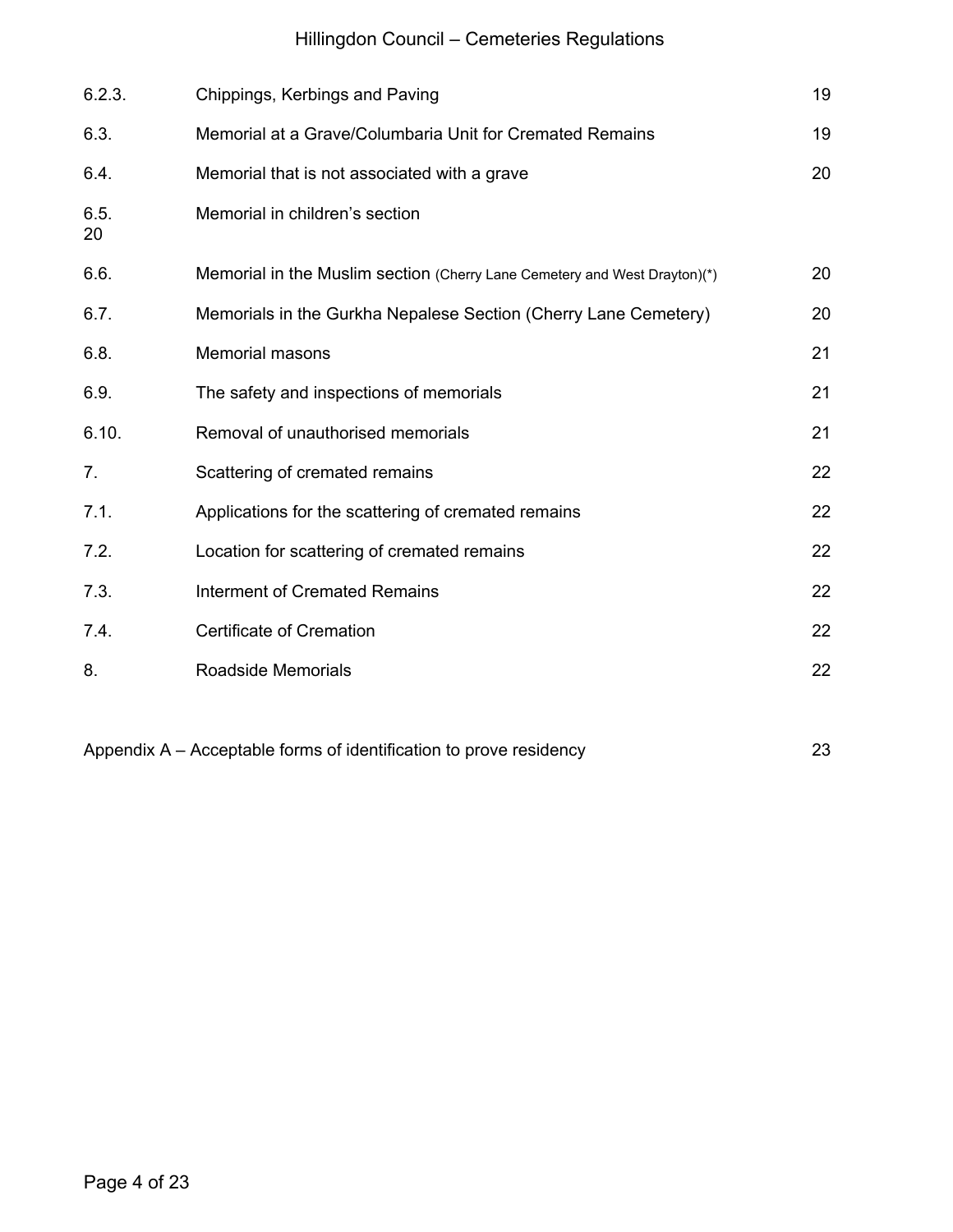# **1 Introduction**

We respect the rights and needs of the individual and have therefore prepared these Regulations with a balance that will enable us to manage the Cemeteries effectively and maintain the highest possible standards without placing unnecessary restrictions on individual choices.

The Regulations apply to those cemeteries that are owned or managed by Hillingdon Council (full addresses found in the appendices):

- Cherry Lane Cemetery
- Harlington Burial Ground
- Harmondsworth Cemetery
- **· Hillingdon and Uxbridge Cemetery**
- Northwood Cemetery
- Victoria Lane Cemetery
- West Drayton Cemetery
- Woodland Burial Ground (at the rear of West Drayton Cemetery)

We aim to provide the highest possible standards of care, choice and dignity to those who suffer bereavement and to create and maintain an environment where the bereaved can pay their respects and remember loved ones in the ways they feel most appropriate.

To assist with this, all visitors to our Cemeteries must follow these Regulations.

Please be aware that the Council reserve the right to change these Regulations from time to time and that compliance with any change is required.

#### **2 Administration**

The Cemeteries Office is situated at:

Breakspear Crematorium,

Breakspear Road, Ruislip, Middlesex. HA4 7SJ

**Telephone:** (01895) 250650

**Fax:** (01895) 624209

#### **e-mail: cemeteries**[@hillingdon.gov.uk](mailto:bereavement.services@hillingdon.gov.uk)

**website:** www.hillingdon.gov.uk/bereavement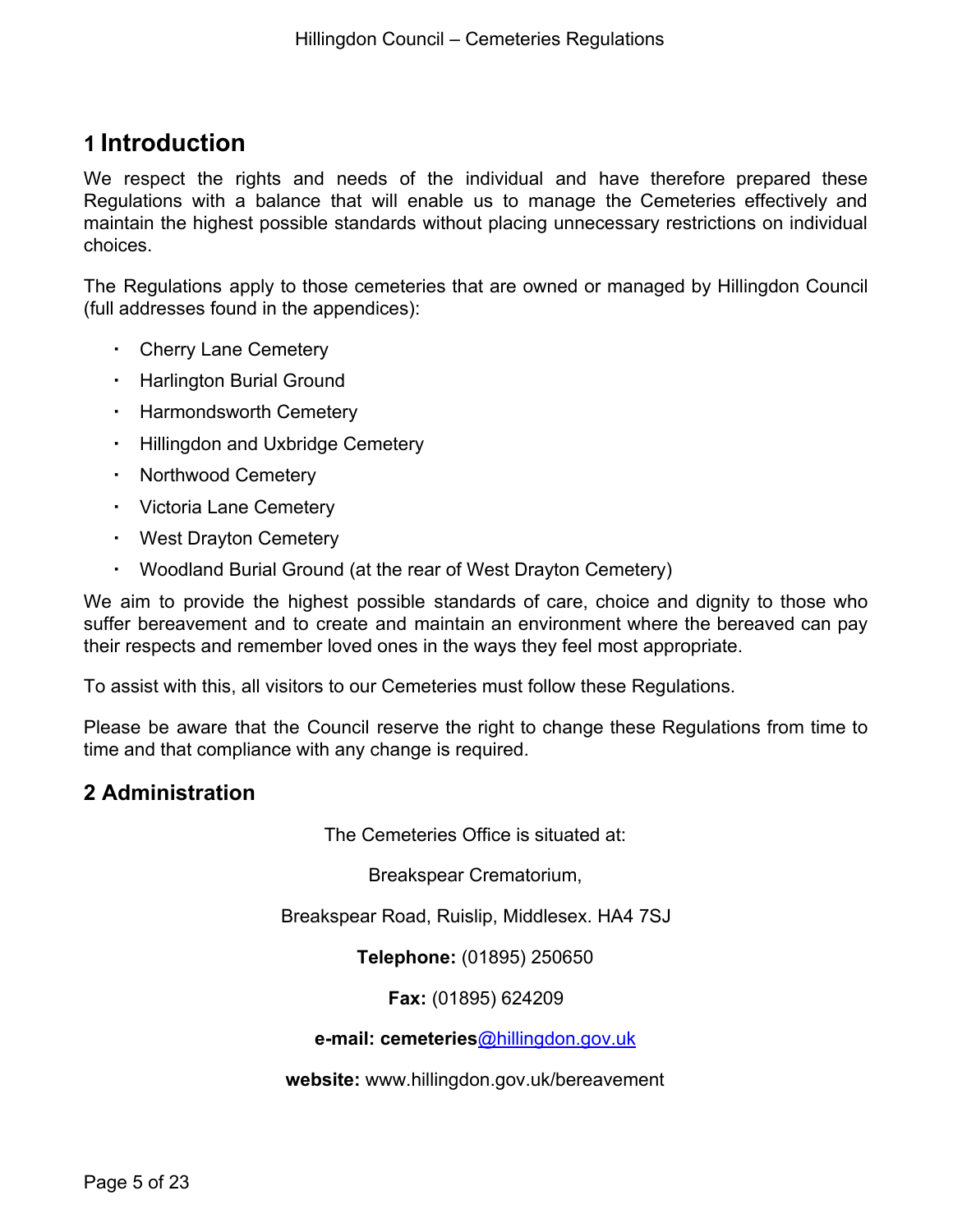The office is open 9.00 a.m. to 4.30 p.m. Monday to Friday. The office is closed on Saturdays, Sundays and Public Holidays.

# **3. Definitions**

The following terms are used throughout the document:

- "The 1977 Order" means the Local Authorities Cemeteries Order 1977, as amended by the Local Authority Cemeteries (Amended) 1986 Order.
- "Bereavement Services Manager" means the person holding office by that designation under the Council and the person who shall be acting for him in his absence.
- "The Borough" means the area in which The Council is the Local Authority.
- "The Cemetery, Cemeteries or The Site" means the cemetery site currently owned or managed by the Council.
- "The Council" means the Council of the London Borough of Hillingdon.
- "Cremated remains Grave" means a miniature grave which can hold up to 2 caskets of cremated remains in which exclusive right of burial has been purchased.
- "Fees and charges table" means the list on which the costs for interment are listed, which is available from the Cemeteries Officer or the Council's website.
- "Full 'traditional' grave" means a grave laid out where the whole of the surface area of the grave may be used to create a memorial (in line with the restrictions herein).
- "The Grant holder" means the owner of the Exclusive Right of Burial or Memorial.
- "Lawn grave" means a grave laid out on the lawn principle where there is a defined area in front of the headstone that may be planted, while the rest of the grave must be turfed and level
- "Memorial beam" means the concrete beam laid by the Council at the head of a grave which provides a stable base upon which a memorial can be placed.
- "Memorial" means the inanimate object upon which inscription about the deceased is often found; its dimensions and materials are restricted for safety and aesthetical reasons. Examples include headstones, pillars, crosses and open books.
- "Public Grave" means a grave in which the exclusive right of burial cannot be purchased.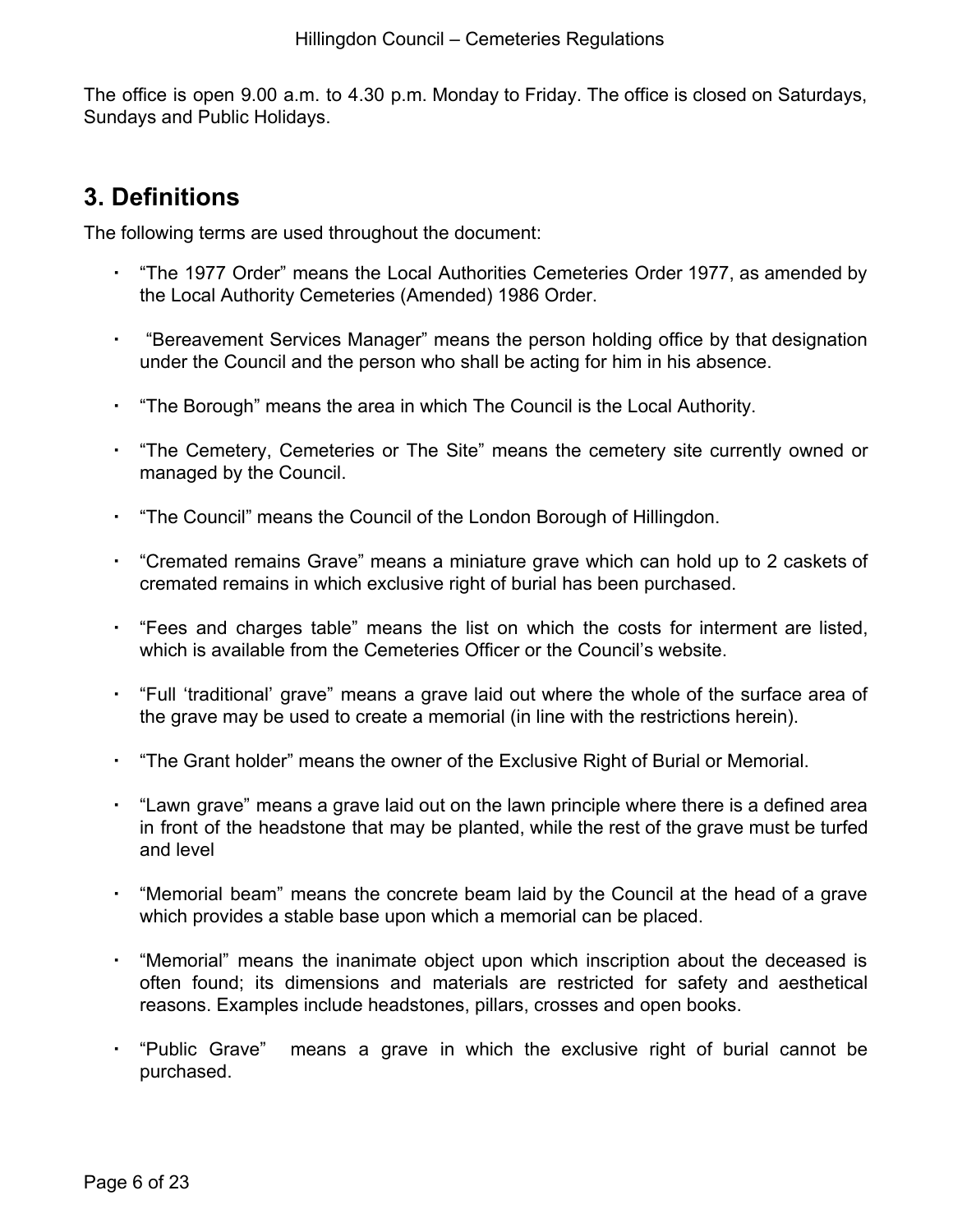- "Purchased Grave/Private Grave/Grave With Exclusive Rights" means a grave in which the Exclusive Right of Burial has been purchased.
- "Registrar" means the person appointed by the Council as the Registrar of the Cemetery or, in their absence, any person authorised by them.
- "Resident" means a person who permanently resides in the London Borough of Hillingdon and can demonstrate this with one of the forms of acceptable identification listed in Appendix A. The only exception being if the deceased person was a resident of the Borough prior to death, who was transferred outside the Borough due to ill health to reside in a hospice, nursing home or with relatives, or, in the case of a stillborn child, at least one parent was living in the Borough at the time of death.

# **4 General**

The Cemeteries are managed under the terms of The 1977 Order, which forms the basis of these regulations. Extracts of this and other relevant legislation can be found in the appendices.

#### **4.1 Opening hours**

The opening hours for all the Cemeteries are Monday to Saturday:

| Winter (1 <sup>st</sup> October– 31 <sup>st</sup> March) | from 9am to 4pm |
|----------------------------------------------------------|-----------------|
| Summer $(1st$ April – $30th$ September)                  | from 9am to 8pm |

Sundays, Good Friday, Bank Holidays, Christmas Day from 10am to usual time.

<span id="page-6-0"></span>The Council may vary the above times without notice.

#### **4.2 Fees and charges**

The Council is granted the right<sup>1</sup> to levy fees and charges for costs in connection with burials, the grant of a right to place and maintain a tombstone or other memorial, and any grant of a right to put additional inscription to a tombstone or memorial. The fees are applicable to residents of the Borough, for all others the fees will be surcharged. The only exception being in the case of a stillborn child, at least one parent was living in the Borough at the time of death.

A full breakdown of the Cemeteries' Fees and Charges is available from the Cemeteries Office, during opening hours, and the Council's website in the form of a table.

 $1$  The 1977 Order, Article 15 (1)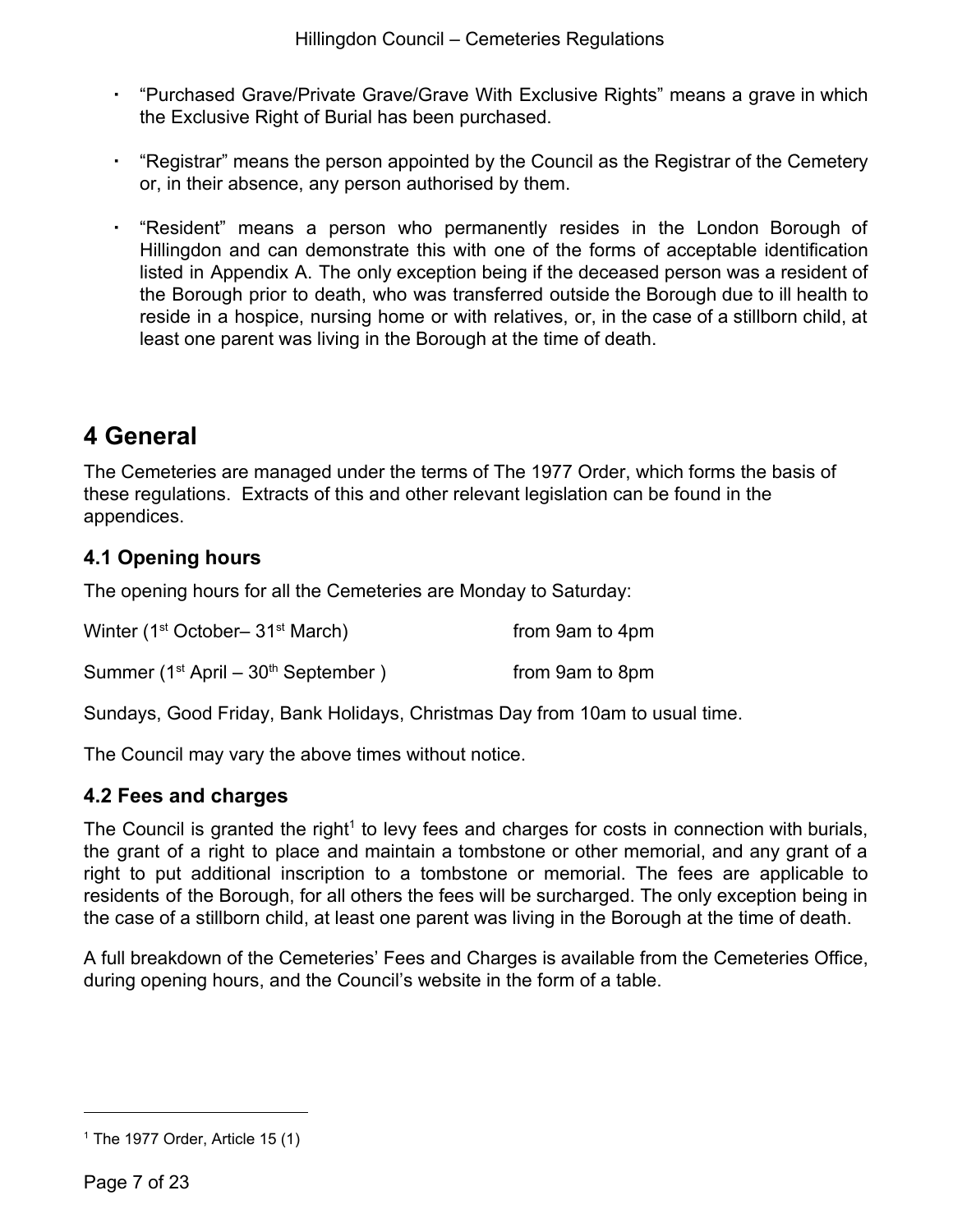#### **4.3 Gratuities**

No employee of the Council, or its contractors, is allowed to ask for or receive gratuities, tips or any other gifts.

#### **4.4 Children**

For the purposes of safety, a child under 10 years of age is only allowed into the grounds of the Cemeteries when accompanied by and under the care of a responsible adult.

#### **4.5 Animals**

Dogs and horses (other than guide/assistance dogs and horses used in or as part of a funeral cortege) are prohibited in the cemeteries.

#### **4.6 Flowers and wreaths**

Flowers and wreaths place upon a grave on the day of the interment may remain for 14 days only, after which time the Council will remove them. Subsequently, all flowers and wreaths shall be restricted to the area of the earth border at the head of the grave. Where flowers are wilted/decayed, or where artificial flowers are faded, ground staff will remove and dispose of them. With the exception of Christmas Wreaths they will not be removed until the 1st March each year. (\*)

<span id="page-7-0"></span>Annual bedding plants or bulbs are permitted within the earth border at the head of the grave. Trees, shrubs, Conifers, Roses and any plants found to be other than the above will be removed and disposed of without notice.

#### **4.7 Vehicles**

Motor vehicles shall be driven in accordance with on-site signage and markings, keeping strictly to the roads and shall not be driven over any kerb, along any footpath, over grass, beds, shrubs, trees or over any grave, memorial or area designated for the scattering of cremated remains.

Vehicle engines must not be revved excessively and must not be left running or idling unnecessarily. Sound systems in vehicles must not be allowed to play loudly so as to disturb mourners, visitors or neighbouring properties.

<span id="page-7-1"></span>Cycling is not permitted in any of the Cemeteries

#### **4.8 Liability of the Council**

No liability whatsoever is accepted by the Council for any injury to any person or damage to property arising out of anything existing at the Cemetery or done by the Council, its employees, agents or contractors or by any independent contractor at or in connection with the Cemetery.

However the Council acknowledges that it cannot by this clause or otherwise, exclude liability for negligence occasioning personal injury to any person.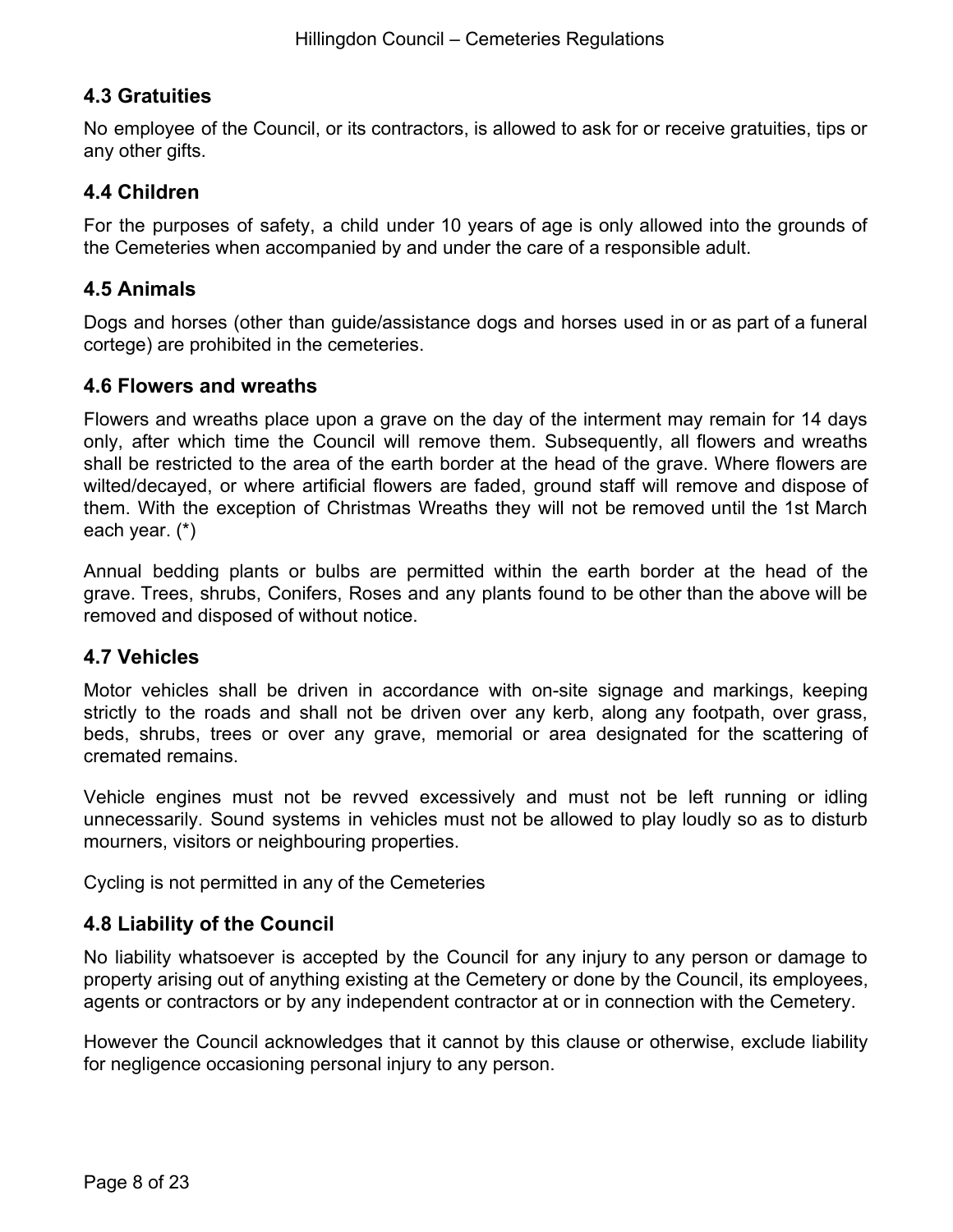The Council shall not be responsible or accept any liability for orders or documents sent by post. Neither will responsibility be accepted for errors following telephone instructions.

#### **4.9 Photography and filming**

Photographs, drawings, filming, etc of any grave or funeral procession will only be allowed with consent of the grave owner or Chief Mourner.

Furthermore, written permission from The Bereavement Services Manager must be obtained to undertake any filming, videoing or photography for commercial purposes. There may be a charge for use of the Cemetery for commercial purposes.

#### **4.10 Firearms**

Firearms shall not be discharged within the Cemetery with the exception of ceremonial salute and with the prior written consent of The Bereavement Services Manager.

#### **4.11 Banners**

Banners shall not be displayed within the Cemetery without the prior written consent of The Bereavement Services Manager.

#### **4.12 Rubbish**

<span id="page-8-0"></span>Dead flowers and other rubbish must be put in the bins provided for this purpose.

#### **4.13 Sale of Goods and Soliciting of orders**

The sale of goods, services, plants or articles, the soliciting of orders for the erection or repair of monuments or memorials or for the work connected with the graves is strictly prohibited within the cemetery.

<span id="page-8-1"></span>Memorial Masons and other people shall not distribute business cards, or ask of, or attempt to obtain from an employee, information concerning grave owners.

#### <span id="page-8-2"></span>**4.14 Behaviour of visitors**

#### **4.14.1. The 1977 Order<sup>2</sup>**

No Person shall:

 $2$  Article 18 (1), (2)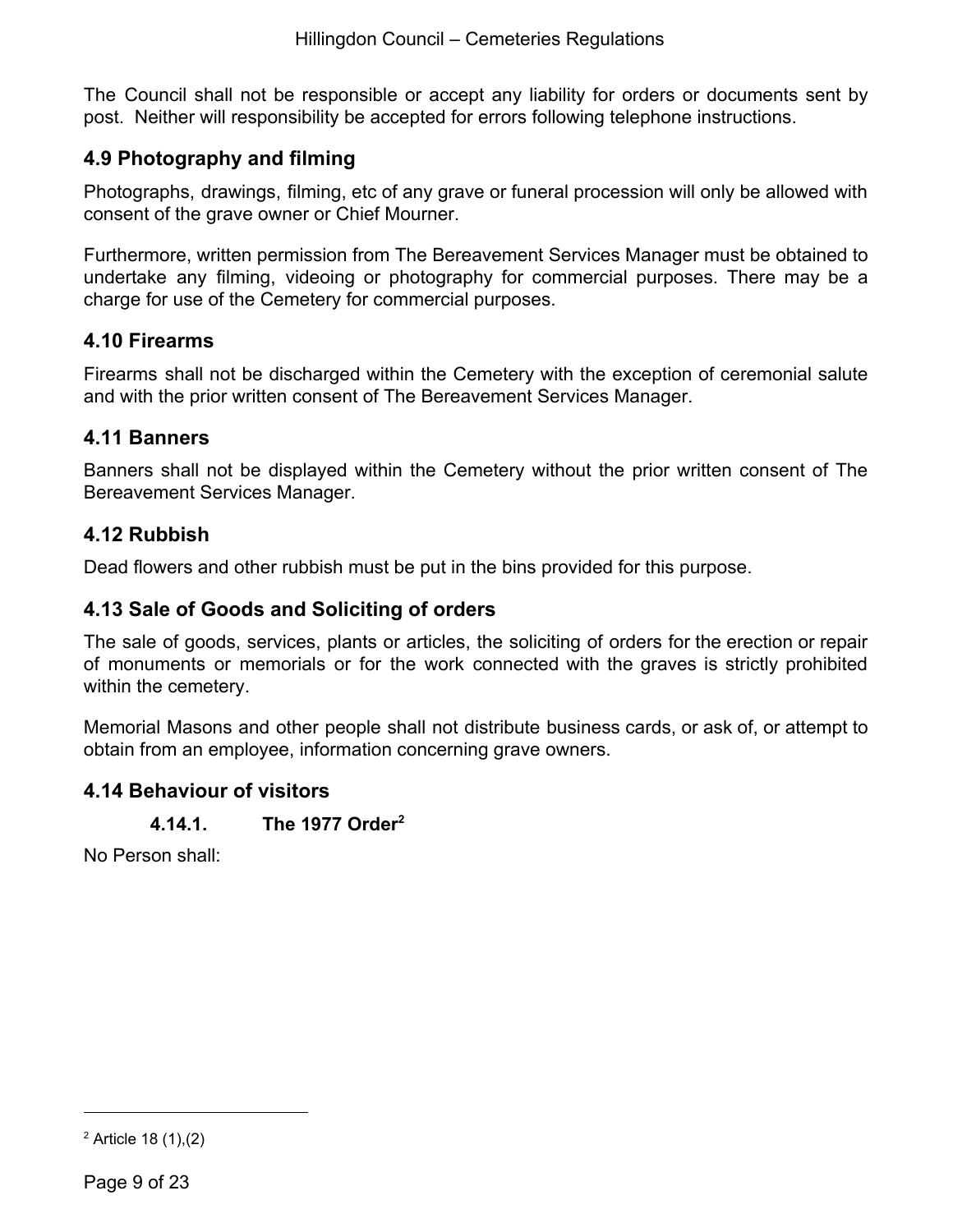- 1. Wilfully create any disturbance in a cemetery;
- 2. Commit any nuisance in a cemetery;
- 3. Wilfully interfere with any burial taking place in a cemetery;
- 4. Wilfully interfere with any grave or vault, any tombstone or other memorial or any flowers or plants on any such matter; or
- 5. Play any game or sport in a cemetery

No unauthorised person shall enter or remain in a cemetery at any time when it is closed to the public.

#### **4.14.2** *Expected behaviour*

Visitors to the Cemeteries must conduct themselves in a quiet, orderly manner. No person shall deliberately without good cause climb upon or over any full length or mounded grave, memorial, boundary fence or gate. No person shall cause or permit the playing of amplified music or consume alcoholic beverages at any time in the Cemeteries' grounds. It is prohibited for people to gather in any cemetery other than for purposes of remembrance or a funeral service.

While the Council realises the stressful circumstances of a bereavement, it cannot accept and shall not tolerate any violence or aggression, be it verbal, physical or psychological, towards its staff, contractors or other visitors to the Cemeteries. Any situation where someone is abused, threatened or assaulted in a cemetery will be treated seriously and, where appropriate, enforcement and penalties shall ensue.

#### **4.15 Enforcement of the Regulations and associated penalties**

<span id="page-9-0"></span>To help ensure our standards are met and the dignity of the mourners and other visitors are respected, it is necessary to have clearly defined Regulations, and how they will be enforced and the associated penalties.

#### **4.15.1. Penalties**

Behaviours listed in Regulation 4.14.1. shall, as a last resort, be dealt with by a prosecution which attracts a maximum fine of £100 and in the case of a continuing offence to a fine not exceeding £10 per day during which the offence continues.

<span id="page-9-1"></span>Anti-social behaviour shall be dealt with under the powers given to the Council and the Police under anti-social behaviour legislation or any other relevant legislation.

### **5 Burial**

There are 4 types of grave available at Hillingdon's Cemeteries, for which a Grant of Exclusive Right of Burial can be purchased for the first 3. All grave styles have restrictions in their size and type and size of memorial that can be included with them (detailed in the subsequent sections of the Regulations). Some grave styles are only available in certain Cemeteries or are only available in certain parts of a Cemetery.

1. Full 'traditional' grave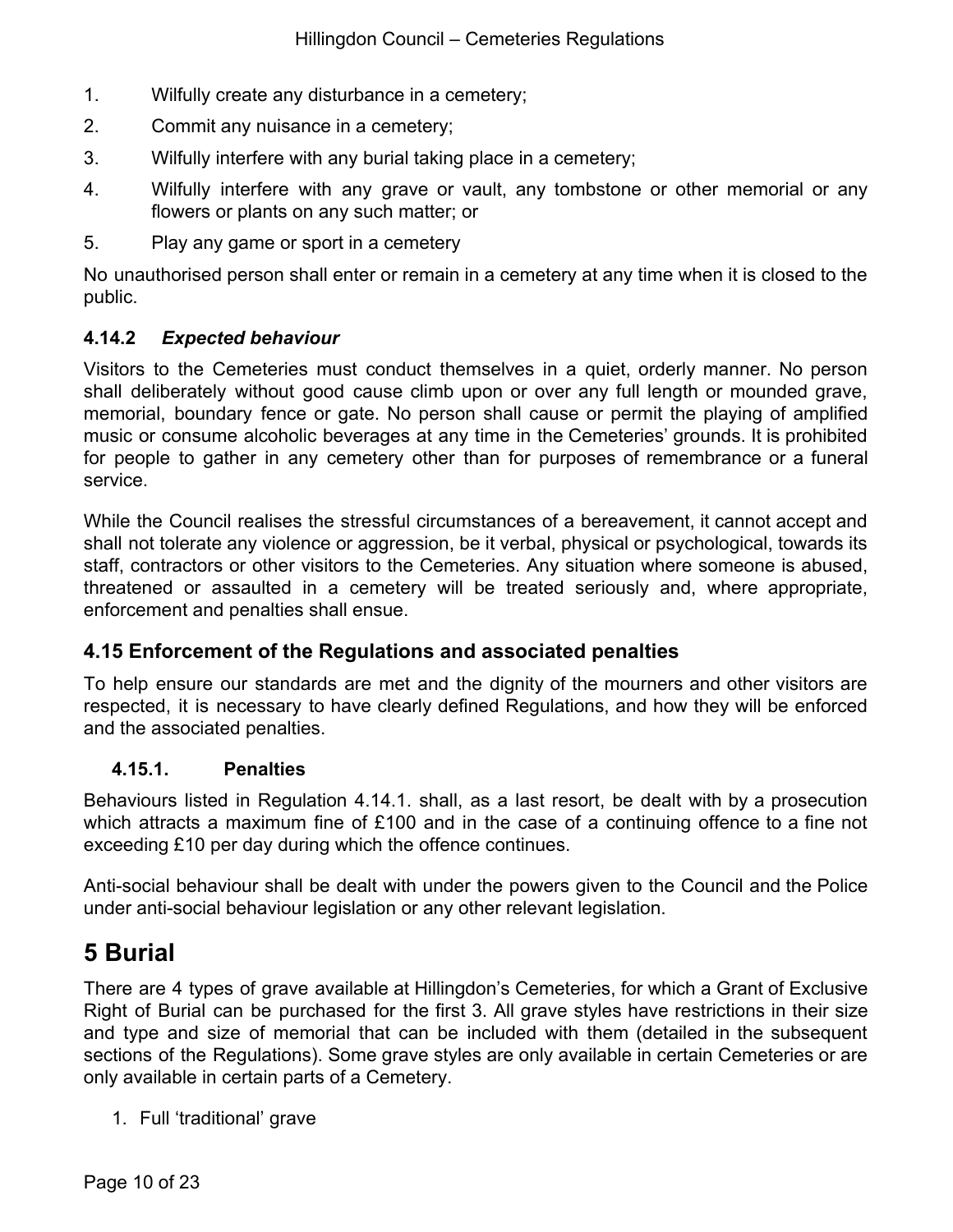- 2. Lawn grave
- 3. Cremated remains grave (Columbaria)
- 4. Public/Heritage grave

All burials are subject to the statutory provisions in accordance with Schedule 2, Part 1 or the 1977 Order.

No body shall be buried, or cremated remains interred or scattered, in or over any grave or vault in which the Exclusive Right of Burial exists unless the owner has given approval in writing (or the deceased is the owner).

Any open grave is a potential danger, even those where shoring has been installed. No one may therefore enter an open grave, should they do so it is entirely at their own risk.

Lowering and covering boards can be supplied at cost if required. Alternatively, they may be supplied by the person arranging the funeral.

#### **5.1 Exclusive Right of Burial**

The Council may grant upon such terms and conditions as it considers appropriate to any individual an Exclusive Right of Burial. It does not constitute any ownership of land. It is purely the right to have a burial in a selected grave. Enquiries relating to such rights can be made to the Cemeteries Office.

At the time of issuing of Grant of Exclusive Right of Burial (and Transfer of the Grant of Exclusive Right of Burial), the Grant Owner shall be provided with a copy of the Regulations for which they shall sign to acknowledge receipt and compliance. The Council will take reasonable step to ensure Grave Owners are made aware of any changes to the Regulations.

<span id="page-10-0"></span>Full 'traditional' or Lawn graves can be used for 1, 2 or 3 interments (this will need to be confirmed at the time of the first interment). Cremated remains graves (Columbaria) can be used for up to 2 interments.

#### **5.1.1***.* **The purchase of Exclusive Right of Burial**

An Exclusive Right of Burial allows the purchaser of such a right to burial in an agreed grave space. The allocation of gravespaces is under the control of the Bereavement Services Manager and granted serially.

The Council has decided that the period is the maximum period of 100 years, which commences from the date of grant.

A maximum of 2 Exclusive Rights of Burial including the first interment may be purchased by each household except following exceptional circumstances and approved in writing by the Bereavement Services Manager.

On the purchase of the Exclusive Right of Burial, a Deed of Grant shall be issued to the person by whom or on whose behalf the said exclusive Right of Burial is purchased.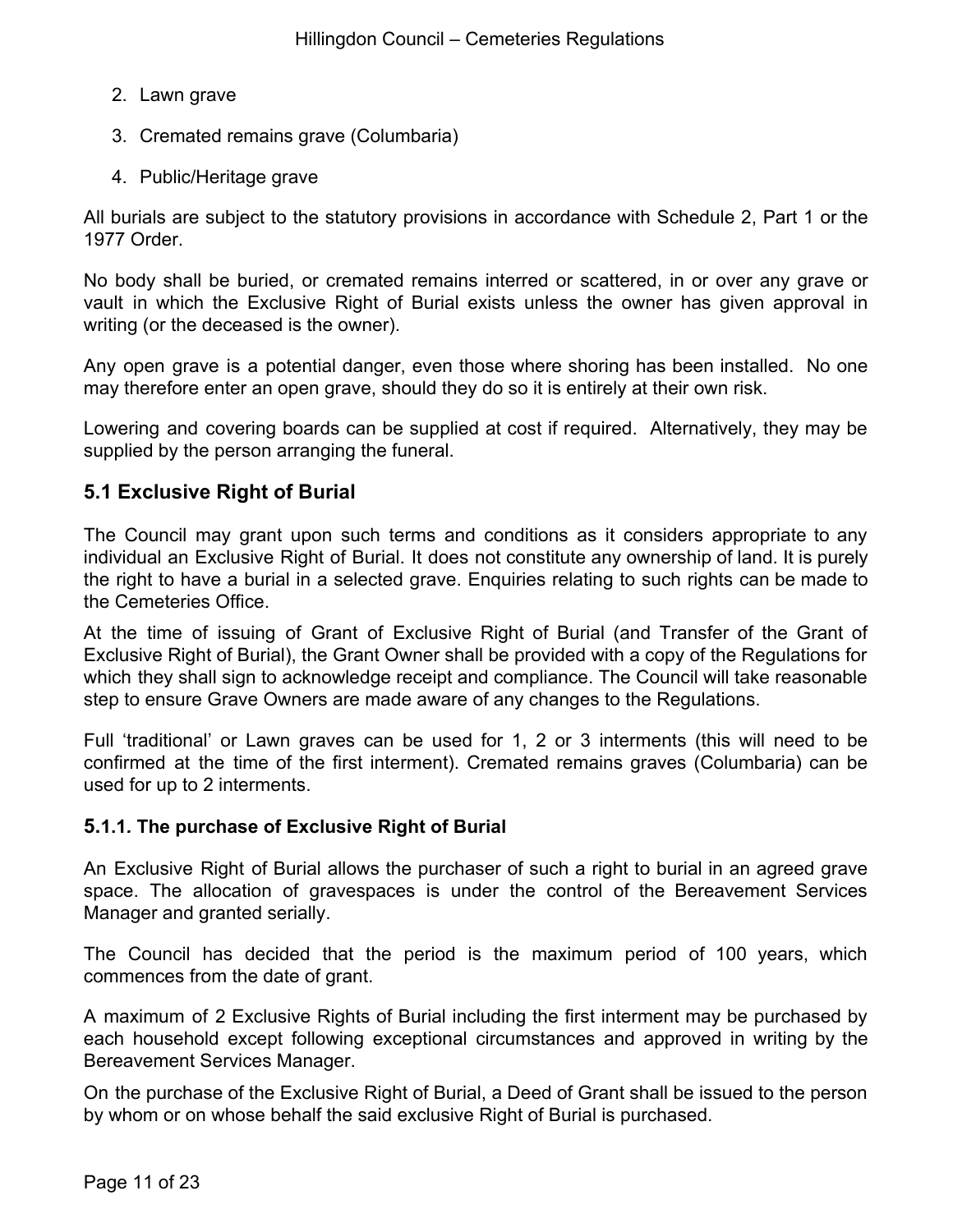The purchase of the Exclusive Right of Burial in any grave includes the Grant of the Right to erect and maintain a Memorial on that grave space, subject to the type of memorial allowable in the section of the Cemetery in which Exclusive Right of Burial is given and by the regulations concerning memorials set out under Regulation 6.

The Bereavement Services Manager will try to meet the wishes of the relatives in the purchase of a gravespace at a particular cemetery but it may be necessary for burials to take place elsewhere within our cemeteries depending on the circumstances at the time.

A grave will not be registered in the name of a funeral director or firm of funeral directors, or a partner, director or employee of such firms or Memorial Masons, unless evidence satisfactory to the Bereavement Services Manager is given that the grave is required of use by the applicant as a private individual and not for purposes of business.

The holder of the Exclusive Right of Burial may surrender his/her right at any time in respect of the grave or grave space where the said right has not been exercised (i.e. where no burial has taken place and no memorial has been placed on the grave). In all cases the fee repayable will be that of the original fee paid to purchase the Exclusive Right of Burial, less the administrative charge listed in the Fees and Charges table.

<span id="page-11-0"></span>The price for the Exclusive Right of Burial varies depending on the style of grave and the number of interments, and is detailed in the Charges and Fees table.

#### **5.1.2 Transfer of Grant of Exclusive Right of Burial**

An Exclusive Right of Burial to a grave space may be transferred by deed or bequeathed by will.

In cases where the Grant Holder is still alive the transfer may be done by completion of a Deed of Assignment. A Deed of Assignment is available from the Cemeteries Office. This form must be completed and signed by the grant holder and the person taking ownership of the said right and submitted to the Administration Office together with the original Deed of Grant. An endorsed Deed of Grant will be then issued to the new holder of the said right. A fee, as set out in the Charges and Fees Table, in connection with this service is payable to The Council.

Where the grant holder is deceased, and provided that the Exclusive Right of Burial has not been specifically left to another person, then upon production of a will or letters of administration the Exclusive Right of Burial may be legally transferred to the person in possession of the Letters of Administration or the beneficiary of the residue of the estate under the terms of the grant holder's will.

In cases where the grant holder is deceased and there is no will or Letters of Administration available then the Exclusive Right of Burial may be transferred to another person using a Statutory Declaration. A further burial in the grave space may be permissible (if there is available depth) subject to the applicant for the burial completing a Statutory Declaration and ensuring that any other person equally entitled counter signs the Statutory Declaration. A statutory declaration must be witnessed by a Solicitor or a Commissioner for Oaths.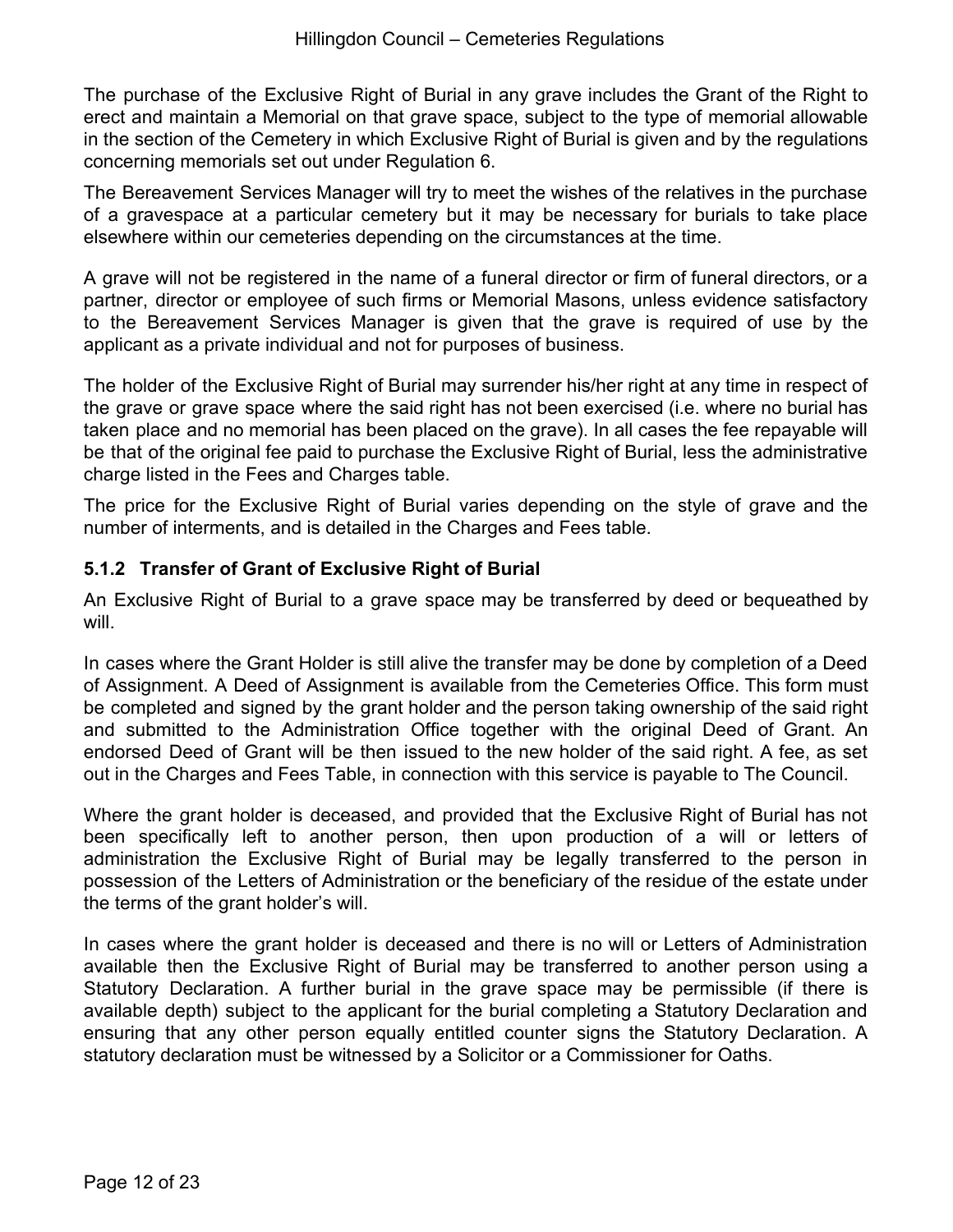An assignee of an Exclusive Right of Burial is not entitled to hold or exercise the right in any vault of earthen gravespace unless the Deed of Assignment has been produced and duly registered by the Council.

<span id="page-12-0"></span>All transfers are subject to the payment of the prescribed fee.

#### **5.2 Plan of the Cemetery**

<span id="page-12-1"></span>In accordance with current legislation, the Council keeps and maintains plans showing all used grave spaces and those graves or grave spaces to which special rights appertain (i.e. an Exclusive Right of Burial). Such plans are kept at the Cemeteries Office.

#### **5.3 Burials in the Muslim section (Cherry Lane Cemetery and West Drayton Cemetery)** (\*)

Only Muslims may be buried in this section.

The graves are oriented so that they are perpendicular to Mecca.

We offer coffined and uncoffined burials. Same day burials must be arranged with the Cemetery Office by 10am any other by 12noon the previous day subject to availability.

The Council has the right when necessary to gain access across any grave, mound soil on any grave and remove or replace any monument/memorial without notice or compensation to the owner

The placing of fences or brick surrounds on or around gravespaces is not allowed unless forming part of a design of an approved memorial.

#### **5.4 Burials in the Hillingdon Gurkha Nepalese section (Cherry Lane Cemetery)**

This section is only available to the Gurkha Nepalese Community who are resident of the London Borough of Hillingdon

#### **5.5. The burial process**

To commence the burial process, a 'Notice of Interment' form must be completed.

All 'Notices of Interment' must be in writing on the printed forms supplied by the Council, obtainable from the Cemetery Office or Council website.

'Notices of Interment' shall be delivered to the Bereavement Services Manager at least two clear working days before the interment (excluding Saturday, Sunday, Christmas Day, Good Friday or other Public or Bank Holidays, or other holidays granted by the Council). This period is reduced to 24 hours when infectious diseases or other urgent cases are involved. Failure to do so may result in the funeral being delayed.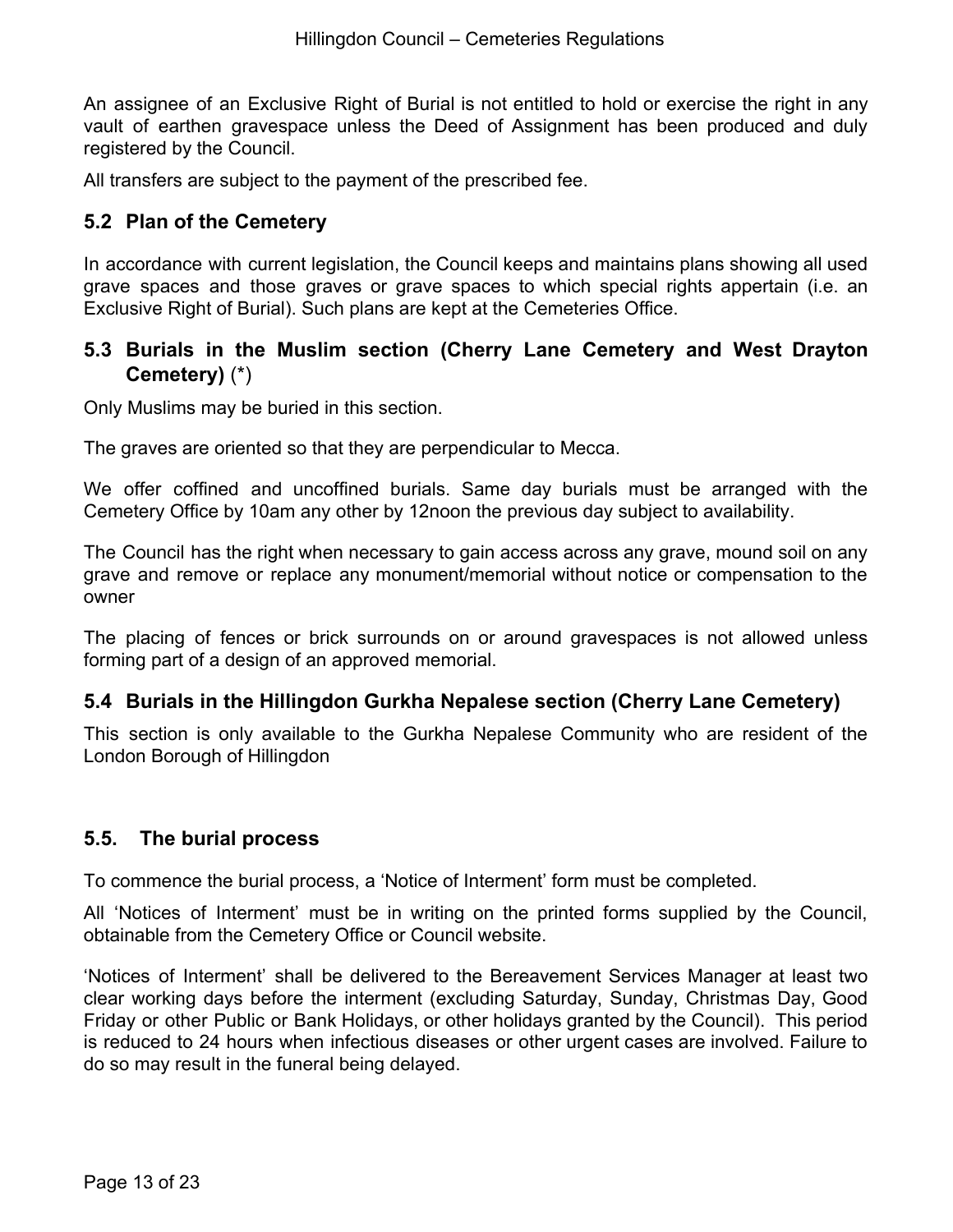Funeral Directors must give reasonable notice to, and cooperate with for planning purposes, the Bereavement Services Manager whenever they have to conduct a funeral where the number of mourners is likely to exceed FIFTY (50).

To avoid inconvenience and delay at the graveside the NET outside dimensions of the coffin or casket shall be supplied in writing to the Council as soon as possible

Applications sent through the post are transmitted at the sender's risk and the Council does not accept any responsibility should any be delayed or lost in transmission.

Applications or instructions given by telephone will be received at the sole risk of the person making or giving them.

The prescribed fee must be handed to the Cemeteries Office at least 6 hours prior to interment to avoid delays to the funeral and late fees being applied.

<span id="page-13-0"></span>The registration document must be given either to the Cemeteries Office at least 6 hours prior to interment or to the Cemeteries Attendant at the time if the interment, before the burial can take place.

#### **5.6. Register of burials**

All burials carried out in the Cemeteries are recorded in a Register of Burial (one for each Cemetery). The Registers of Burials are kept in the Cemeteries Office

If requested, the Cemeteries Office can make a search of the Register of Burials and a certified copy of an entry or entries relating to any grave space or interment in the Register of Burials will be provided. A fee is payable for this service in accordance with the Charges and Fees table.

<span id="page-13-1"></span>Good reason, such as a family connection, must be evidenced before a search will be carried out or access to the Register granted.

#### **5.7. Burials in private graves**

A grave which is subject to an Exclusive Right of Burial may not be opened and no one may be buried there without the Grant owner's permission (other than where the provisions of Regulation 5.1.2 apply).

Before a grave space which is subject to an Exclusive Right of Burial can be opened, the written consent of the Grant owner, or his or her legal representative, must be submitted to The Bereavement Services Manager, via the Cemeteries Office, together with the original Deed of Grant. If the original Deed of Grant has been mislaid /lost a sworn Statutory Declaration relating to the loss of the original Deed of Grant will be required. Ideally this should be presented at the time of submitting the 'Notice of Interment'.

In cases where the person intended to be interred was the Grant owner immediately before his death, the Council if requested by the person giving notice of the interment, has the power to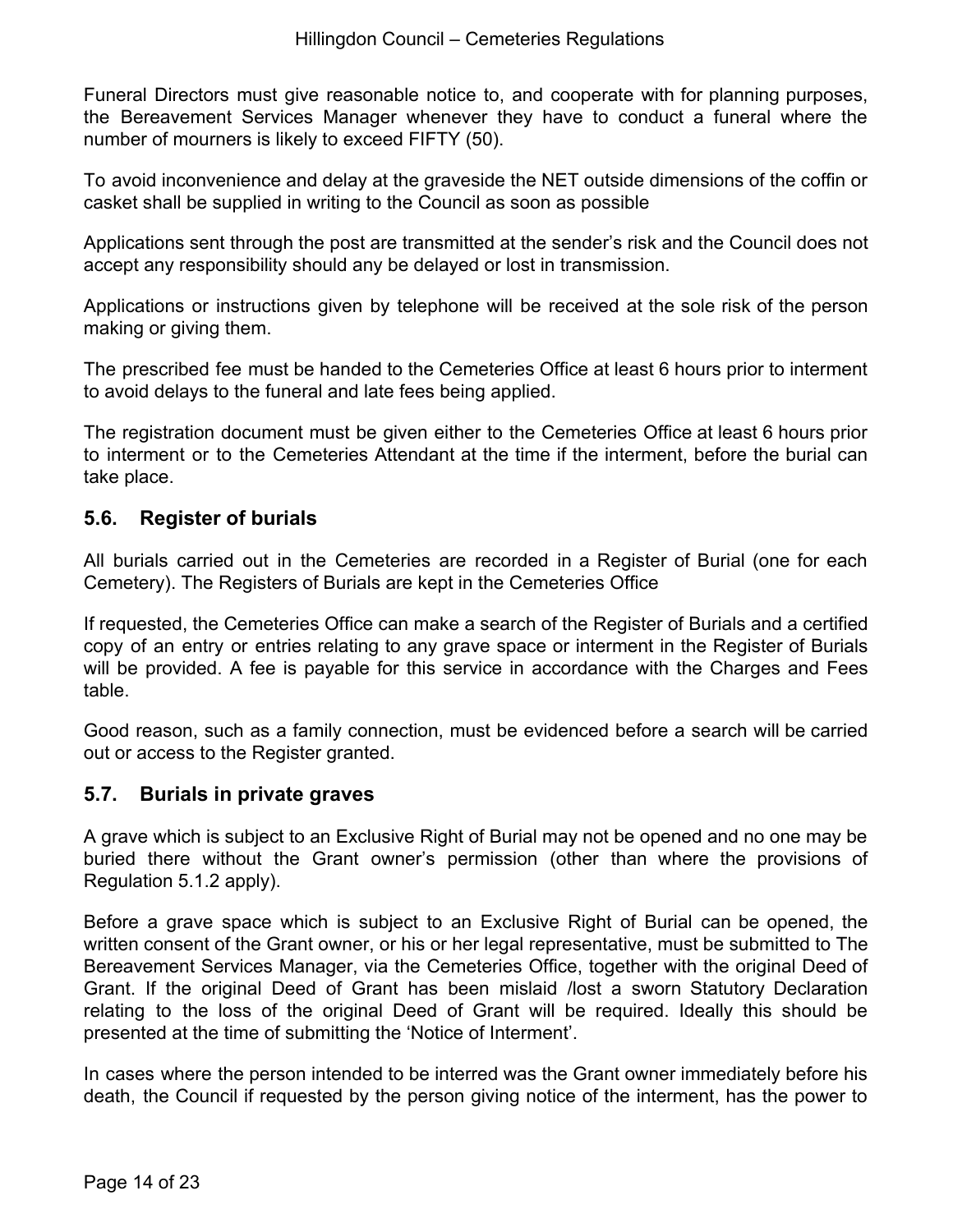order that the grave space be re-opened for the interment of the deceased owner without obtaining the consent of his or her executor or other representative.

<span id="page-14-0"></span>In the case of a Grant of Exclusive Right of Burial not surrendered to the Bereavement Services Manager with the 'Notice of Interment', the necessary 'Form of Indemnity' must be completed and signed.

#### **5.8. Burials in public/heritage graves**

A public/heritage grave can only be used by a Resident of the Borough.

If a grave has not been purchased, an interment must be in a public/heritage grave to which no Exclusive Right of Burial exists.

Memorials must not be erected on a public grave unless it is to the memory of all those buried in the grave. Prior written consent from the Bereavement Services Manager will also be necessary.

Heritage gravespaces once closed allows for a small tablet to be supplied and placed by the council with all 3 names on

<span id="page-14-1"></span>Currently 3 interments for each public/heritage gravespace 4 interments for baby public gravespaces

#### **5.9. Digging and opening of graves**

Without exception, all graves must be dug by people employed or contracted by the Council.

All work in connection with the construction, re-opening and/or reinstatement of vault or walled graves must be undertaken by a Memorial Mason or other qualified person and at the expense of the registered owner of the Exclusive Right of Burial.

The Council has the right when necessary to gain access across any grave, mound soil on any grave and remove or replace any monument/memorial without notice or compensation to the owner.

<span id="page-14-2"></span>The removal of a memorial to facilitate an interment, shall be the sole responsibility of the funeral director or responsible person(s). The memorial must be restored to its original position.

#### **5.10. Times of burials**

The Cemetery will be open for interments as follows:

| <b>MONDAY to THURSDAY</b> | 9am to 3pm     |
|---------------------------|----------------|
| <b>FRIDAY</b>             | 9am to 2.00pm  |
| <b>SATURDAY</b>           | 9am to 11,00am |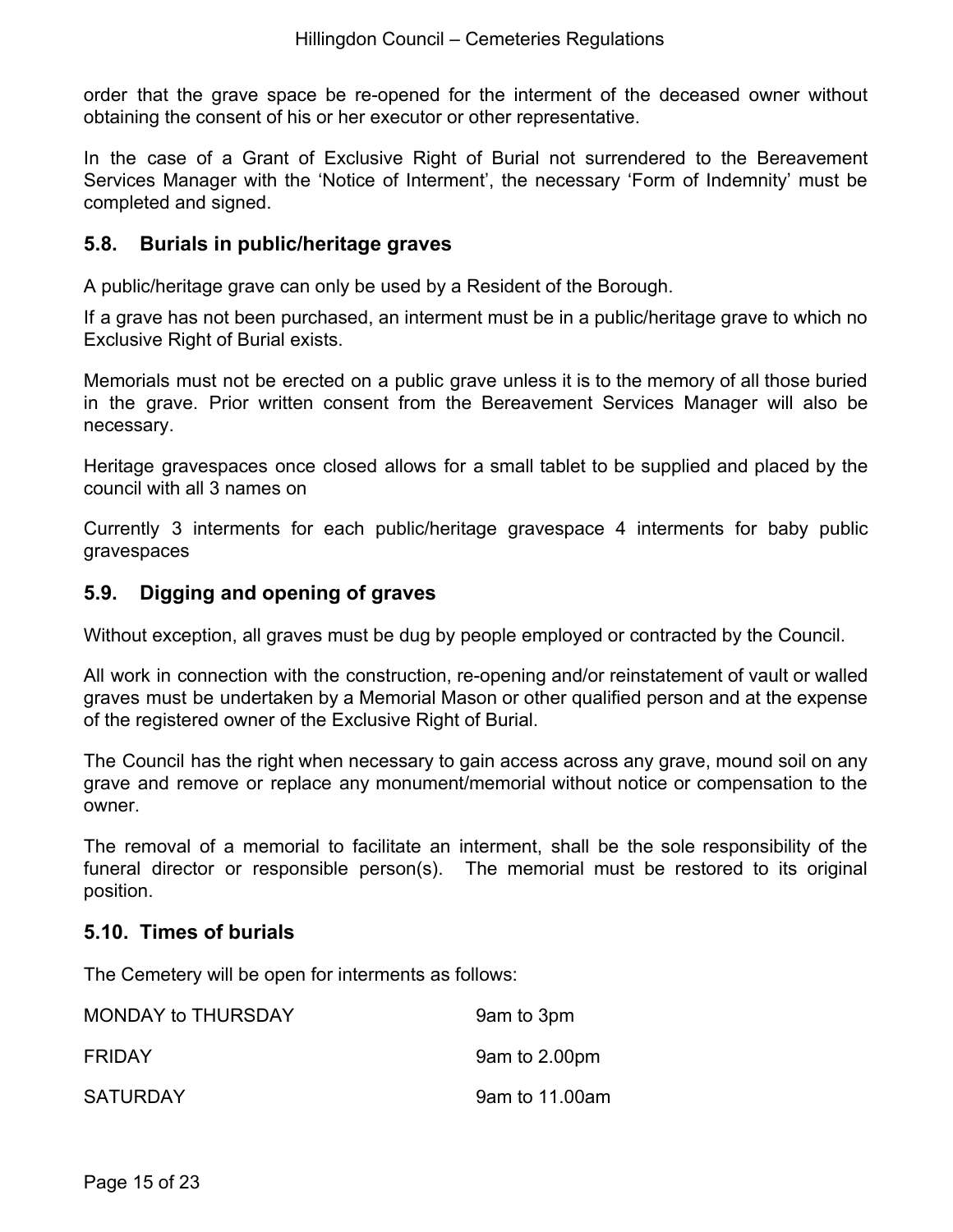Saturday burials incur an additional fee. All arrangements require 1 weeks' notice with the Cemeteries Office. See Regulation 5.4 regarding paperwork

Burials cannot take place on Sundays, Good Friday, Christmas Day or other public holidays or other general Council approved holidays.

<span id="page-15-0"></span>It is the responsibility of the funeral director / organiser to ensure that the funeral cortege arrives at the cemetery at the appointed time. Failure to do so may result in the funeral being held at the cemetery gates or in cases of late arrival fees being incurred or even the cancellation of the funeral.

#### **5.11. Registrar's certificate for disposal/coroner's order for burial**

A Registrars Certificate for Disposal or Coroners Order for Burial, or a declaration in the form prescribed by the Births and Deaths Registration Act 1926 and any amendment or re-enactment thereof must be produced at the Cemetery before the interment can take place.

<span id="page-15-1"></span>A Certificate of Cremation must be produced before the burial of cremated remains can take place.

#### **5.12. Coffins and shrouds, and containers for cremated remains**

All bodies brought to the Cemeteries for burial shall be contained in a suitable coffin or shroud. For the interment of cremated remains in a grave or cremation plot, the ashes shall be contained within a biodegradable sealed container. The coffin or container must be clearly marked for identification purposes and include the full name and age of the deceased.

The funeral director or other person(s) responsible for the burial shall provide sufficient bearers to lower the coffin/shroud covered body into the grave.

Bodies to be buried without a coffin must be wrapped in a shroud or suitable cloth so that the body is hidden from public view during the burial service.

Where a coffin is not used, the body must be taken to the grave in a hearse or funeral director's removal shell.

<span id="page-15-2"></span>The body of a person who died from a Notifiable disease must be enclosed in a sealed coffin before burial.

#### **5.13. Attendance of ministers of religion**

<span id="page-15-3"></span>The Council will not make arrangements for any ministers of religion to officiate at a funeral. Persons shall make their own arrangements for attendance and for their expenses incurred.

#### **5.14. Duration of service in the chapel**

<span id="page-15-4"></span>A service or ceremony in the chapel shall not last longer than 30 minutes without the prior permission of the Bereavement Services Manager.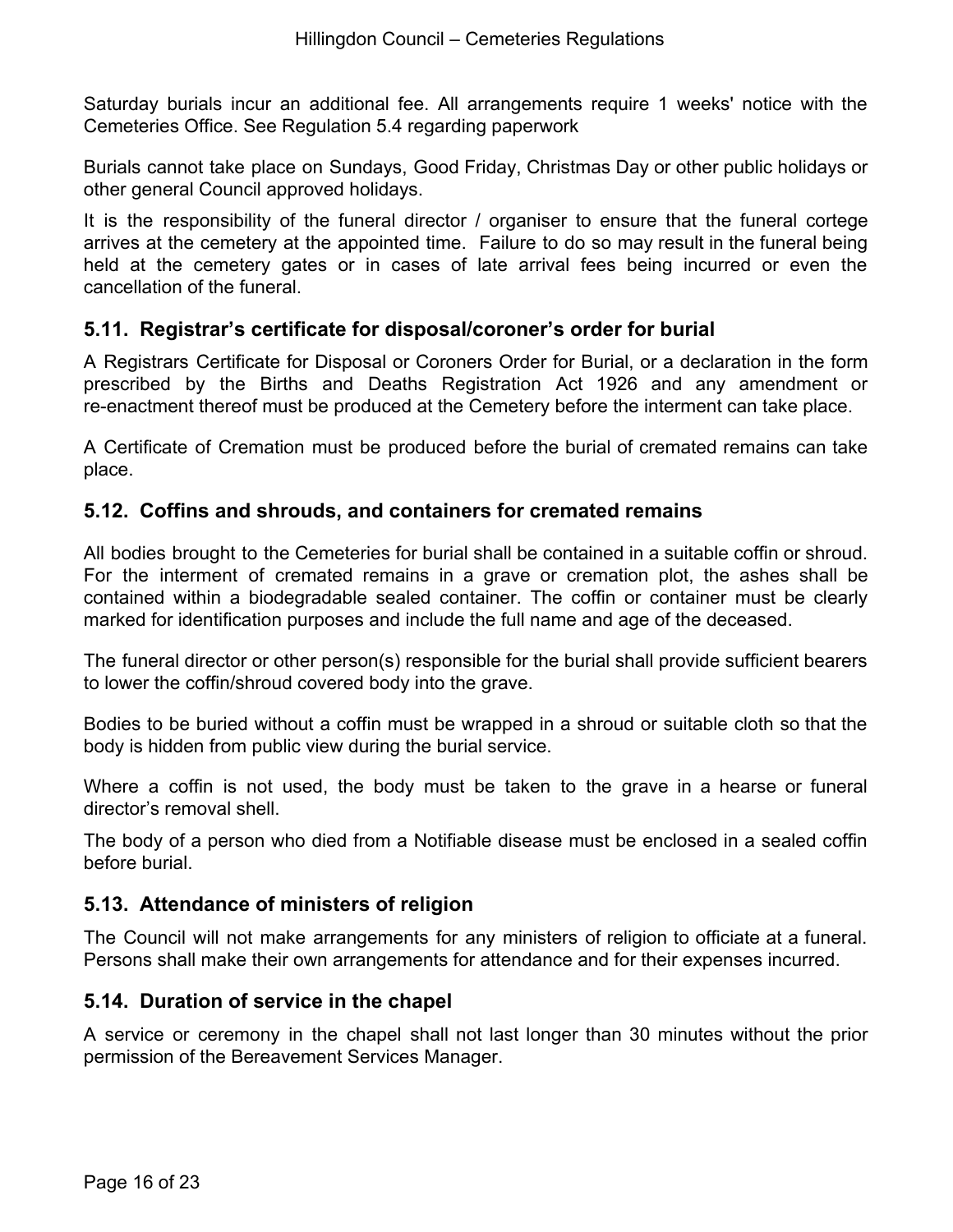#### **5.15. Infectious disease (Public Health Act 1984)**

<span id="page-16-0"></span>The body of a person who has died from a Notifiable Disease under the Public Health (Control of Disease) Act 1984 and Health Protection (Notification) Regulations 2010 must not be taken into a chapel but may remain outside during the first part of the service for the burial of the dead. Otherwise the body must be taken directly to the grave.

#### **5.16. Postponement or cancellation of interment**

<span id="page-16-1"></span>The prescribed fee will still be charged when an interment has been booked but is subsequently postponed or cancelled. Additional expenses in connection with the preparation of a private grave will also be payable.

#### **6.0. Memorials**

Memorials come in many shapes, sizes, designs and materials. The Regulations dictate what is acceptable at The Cemeteries in terms of maximum dimensions, materials and safety standards.

Memorial headstones may be erected on graves only if the Exclusive Right of Burial for the grave has been granted. Each Exclusive Right of Burial is provided with an Exclusive Right to a Memorial of 30 years in length, which can be extended in 10 year blocks for up to 100 years from the date of grant, once the initial 30 year period has expired.

If a grant of exclusive right of burial in a grave expires and is not extended, the Council may serve notice on the grave owner to remove any memorial from that grave and will display appropriate notices of intent in a local newspaper and in the cemetery grounds. If after three months the memorial has not been removed, the Council may then remove and deal with it as it sees fit.

No works are permitted to be carried out on any grave space except by a Memorial Mason who is accredited to the British Registration of Approved Monumental Masons Scheme (BRAMM), or National Association of Memorial Masons (NAMM), or an equivalent scheme which will satisfy the Council's requirements. All memorials installed in any cemeteries shall from the date of installation confirm to the standards set by NAMM, BRAMM or equivalent scheme.

All monuments, memorials or vases to be put on a gravespace are subject to the approval of the Bereavement Services Manager. A drawing showing the form and dimensions of the proposed memorial and its foundations with particulars of the materials to be used, and a copy of every inscription to be engraved on it must be submitted to the Cemeteries Office for approval before erection. Details must be shown using Council Form CEM5, which is obtainable from the Cemeteries Office.

Memorials shall not be altered or interfered with once erected unless permitted using Form CEM5 and paying the prescribed fee.

Monuments and memorials must be prepared ready for fixing before being taken into the cemetery. Memorial Masons must provide their own tools and equipment for the work.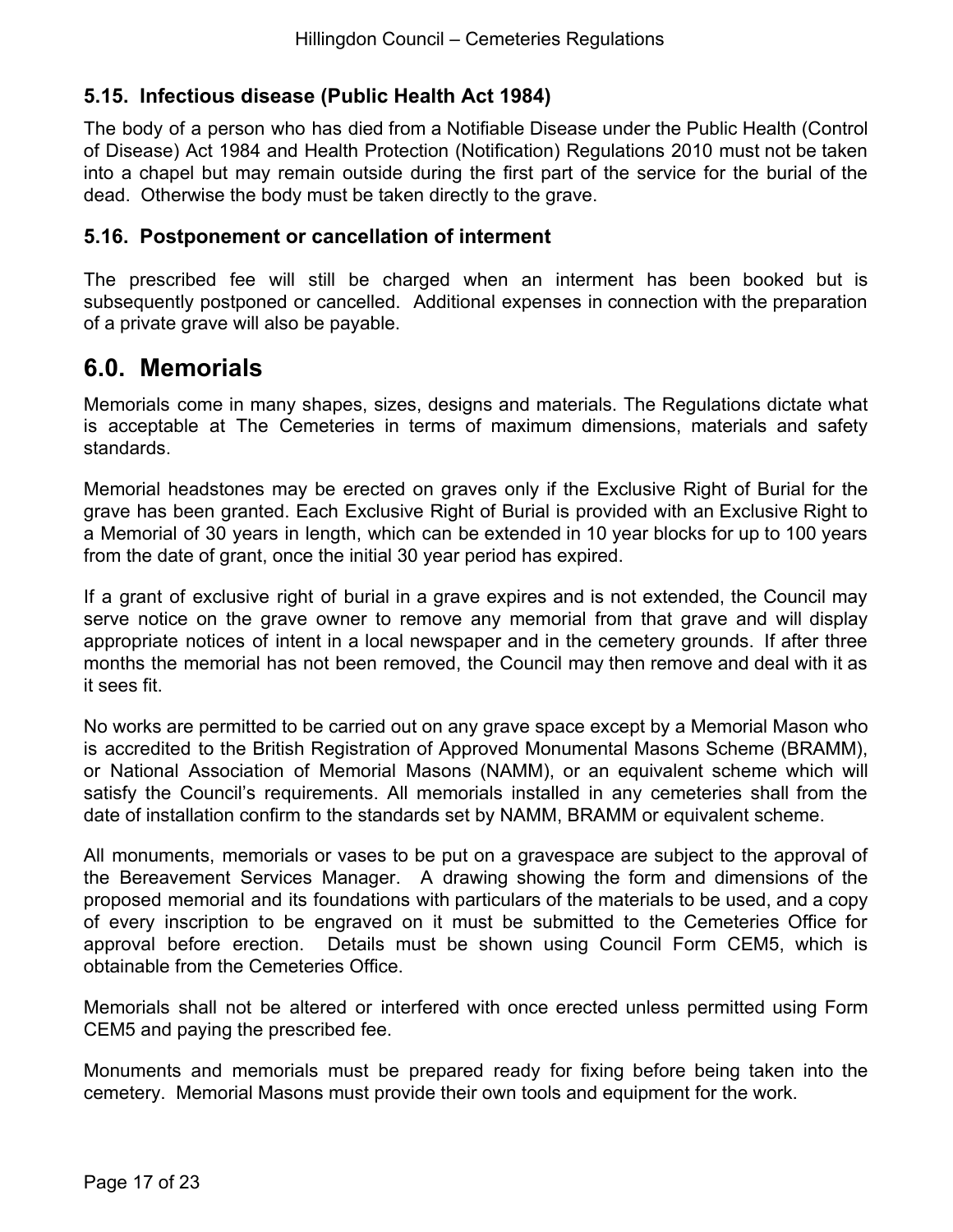Work on memorials shall not be carried out at the cemetery until a permit has been issued and all fees paid to the Bereavement Services Manager. Memorial masons must remove surplus materials and debris from the cemetery and the gravespace and leave the surrounding area clean and tidy.

All works shall be carried out at the sole risk and liability of the person employed or engaged in the work of whatever nature. Any damage caused shall be made good to the satisfaction of the Bereavement Services Manager and/or the owner of the damaged property.

No works, other than by the Council's employees or persons contracted to carry out works on the Council's behalf, shall carry out works within cemeteries on Saturdays, Sundays, Christmas Day, Good Friday, or other Public Holidays, or on other holidays granted by the Council.

All works persons employed in the cemetery on whatever manner of work must conform to the hours worked by the cemetery staff.

#### **6.1 Memorial at a full 'traditional' grave**

<span id="page-17-0"></span>All applications for a Memorial at a full 'traditional' grave must be signed by the registered owner of the Exclusive Right of Burial.

#### **6.1.1 Dimensions**

Full 'traditional' Graves are laid out to allow for full kerbs, edgings and landings to be placed upon the graves. Planting of suitable bedding plants within the kerbs is permitted. The area enclosed on a single gravespace, including kerbs and edgings, shall not be more than 1950mm by 750mm (6'6" by 2'6") and on a double gravespace by more than 1950mm by 1950mm (6'6" by 6'6"). The height of the headstone or equivalent shall not be more than 1524mm (5') from the level of the ground.

The full grave space within the kerbs or edgings may be planted with suitable bedding plants or bulbs, or chippings may be placed within the edgings on top of a landing slab.

All memorialisation must be contained within these dimensions.

The area within the kerb edgings is the responsibility of the grave owner who may place any suitable and approved material within the edgings or plant the area with suitable bedding plants.

The Council has the right when necessary to gain access across any grave, mound soil on any grave and remove or replace any monument/memorial without notice or compensation to the owner.

<span id="page-17-1"></span>The placing of fences or brick surrounds on or around gravespaces is not allowed unless forming part of a design of an approved memorial.

#### **6.1.2 Paving, rockwork and chippings**

<span id="page-17-2"></span>Paving, rockwork or chippings are not allowed unless enclosed by kerbing.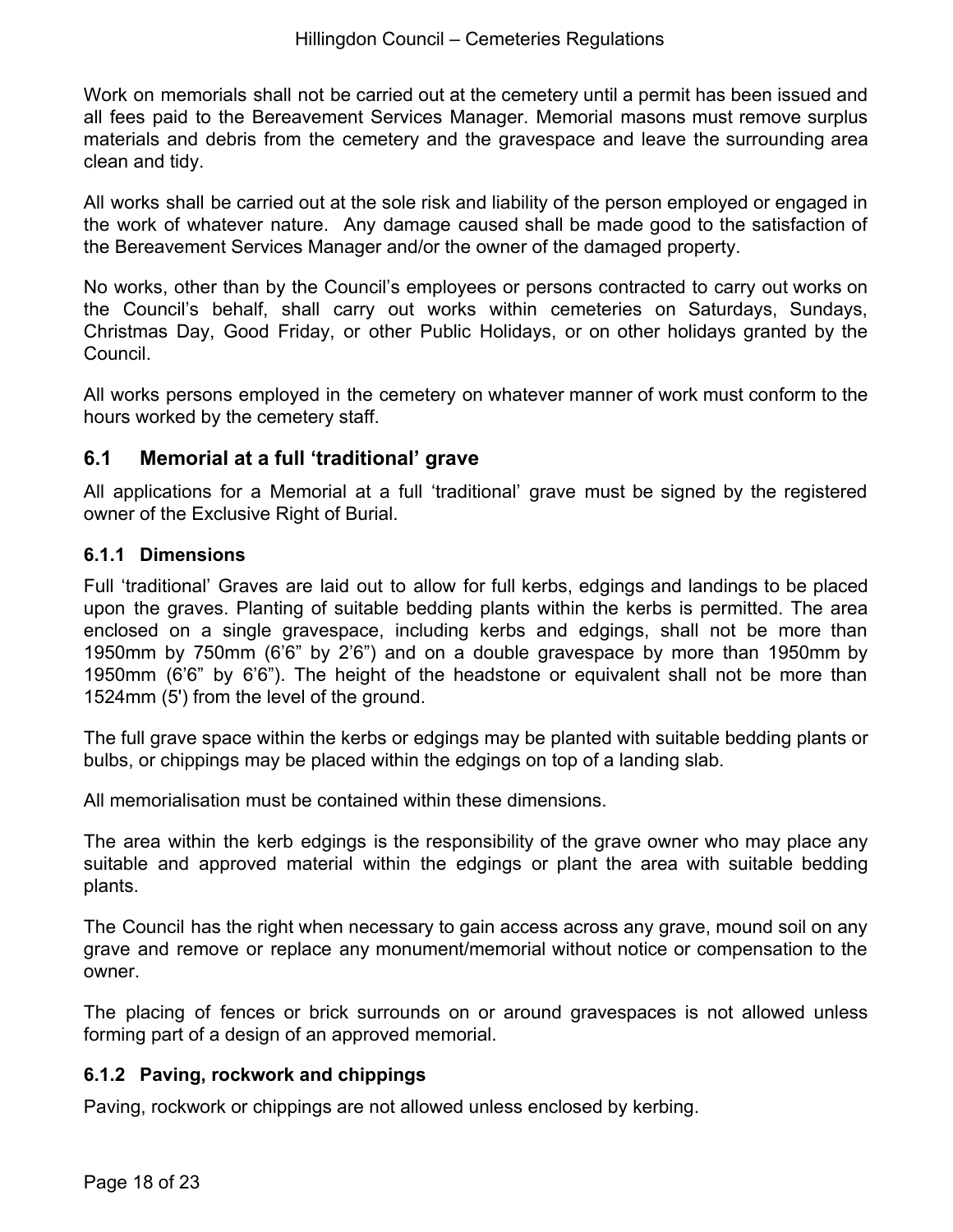#### **6.1.3 Vases**

<span id="page-18-0"></span>All vases, ornaments, figures or additions to memorials must be fixed so that no portion projects beyond the inside edge of the kerbing. Glass jars, vessels or other unsightly articles will not be allowed; any receptacle placed on a grave in contravention of this regulation will be removed.

#### **6.2 Memorial at a lawn grave**

All applications for memorial at a Lawn Grave must be signed by the registered owner of the Exclusive Right of Burial. The lawn graves are designed on the war grave principle (to have only a memorial of limited size at the head of the grave with the rest of the grave laid to lawn). The graves are in rows back to back.

<span id="page-18-1"></span>Within the lawned areas only, the Council provides rows of concrete plinths to allow for the immediate installation of a headstone.

#### **6.2.1 Dimensions**

Memorial headstones in the lawn sections shall not exceed 750mm (2'6") in width and 300mm (12") in depth on a single gravespace.

On a double gravespace the maximum dimensions are or 1,800mm (6 feet) in width or 300mm (12") in depth. The maximum height of the headstone or equivalent shall not be more than 1054mm (3'6") the level of the plinth.

Planting is permissible on lawn sections to a maximum of 18 inches from the plinth. Border kerbs are permitted within the 18"

<span id="page-18-2"></span>The base shall be secured centrally to the memorial beam, where provided, or to a suitable foundation stone provided by the monumental mason where no plinth is present.

#### **6.2.2 Vases**

<span id="page-18-3"></span>Vases, glass jars, ornaments, figures or additions to memorials are not permitted, but one or more flower containers may be set into the landing.

#### **6.2.3 Chippings, Kerbings and Paving**

<span id="page-18-4"></span>Chipping, kerbing, broken or crazy paving are not permitted.

#### **6.3 Memorial at a Grave/Columbaria Units for Cremated Remains**

The area allocated to a cremation section grave is 2 feet (600mm) x 2 feet (600mm). This area may be covered in full or in part by a memorial or it may be suitably planted.

Memorials placed on a cremation plot shall not exceed 450mm (1'6") in height, 600mm (2 feet) in width, 600mm (2 feet) in depth, nor be less than 50mm (2 inches) in thickness.

Columbaria Units have 8 designs available, sizes vary depending on design, and additional inscriptions can be obtained through the Cemeteries Office or an independent monumental mason.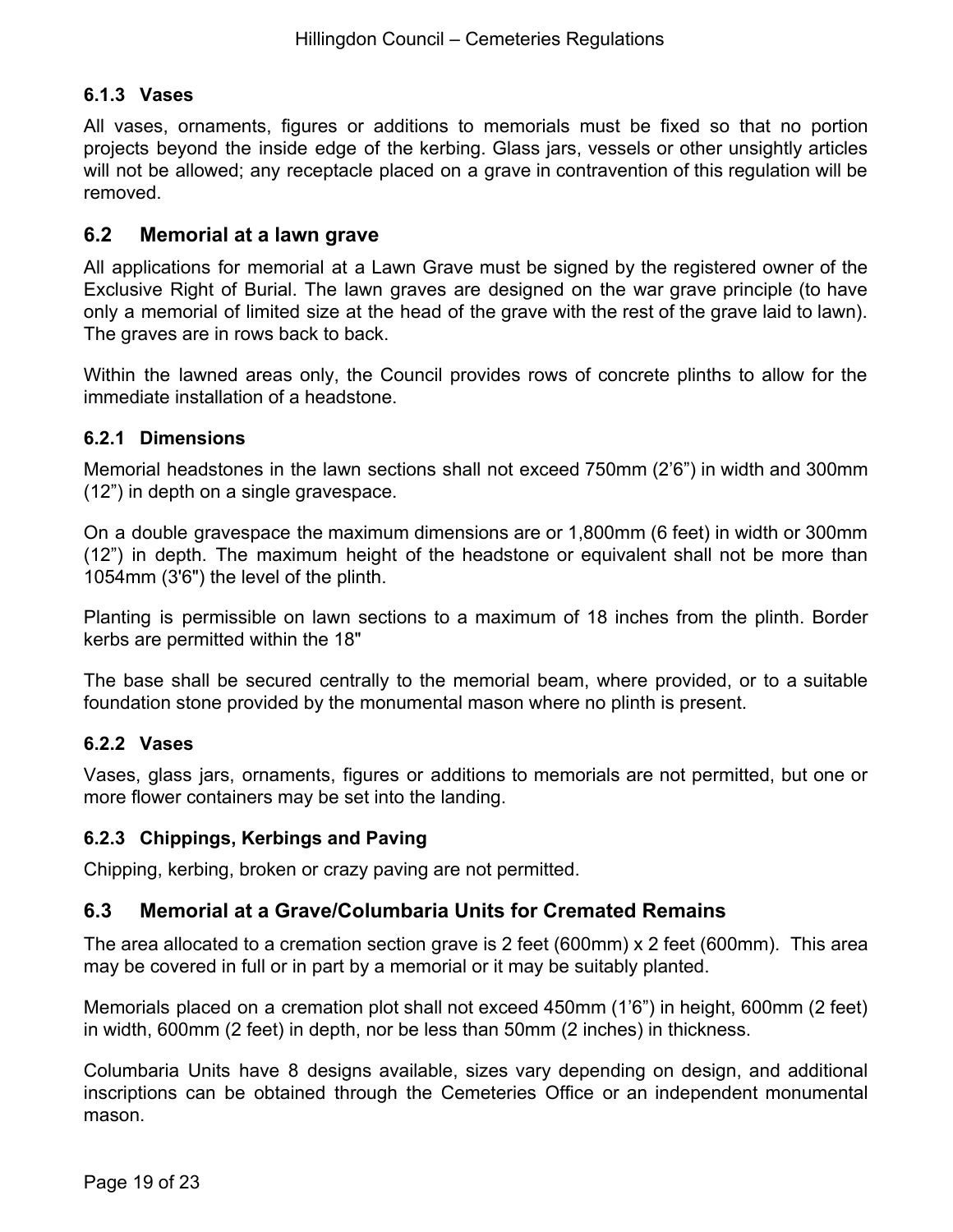#### **6.4 Memorial that is not associated with a grave**

To request a memorial that is not associated with a grave (e.g. a bench/ornamental tree or plaque on an existing bench) a CEM 5 application form must be completed and submitted to the cemeteries office, along with the appropriate fee.

Any memorial that is unauthorised shall be removed in line with Regulation 6.9.

#### **6.5 Memorial in children's section**

#### **Cherry Lane, Hillingdon, Northwood & West Drayton Cemeteries**

The area enclosed by a memorial shall not exceed 900mm (3 feet) in length, 450mm (1'6") in width nor shall it exceed 600mm (2 feet) in height.

Only one memorial stone will be allowed on any one gravespace.

No part of the soil of any gravespace shall be raised above the level of the surrounding soil, and no part of any gravespace shall be enclosed with fencing of any kind.

The Council will maintain the whole of the grassed area between each row and nothing may be placed or planted on that grassed area.

The correct section, plot and number of the gravespace must be clearly cut in some prominent position on all monuments and memorials in characters of not less than one inch.

Baths, Caens, soft artificial stones or materials of any description, will not be allowed in the construction of any memorial erected in the cemetery.

Where glass or natural stone chippings are used, they must be laid upon a slate or concrete bed.

The Bereavement Services Manager has the power to rectify or remove anything, which does not comply with these regulations.

#### **6.6 Muslim sections (Cherry Lane Cemetery and West Drayton Cemetery)(\*)**

The memorials in the Muslim section may be either full 'traditional' or lawn types.

For sizes of memorials refer to Regulation 6.1.1 and 6.2.1

The placing of fences or brick surrounds on or around gravespaces is not allowed unless forming part of a design of an approved memorial.

#### **6.7 Memorial in the Gurkha Nepalese section (Cherry Lane Cemetery)**

The memorials in the Gurkha section are lawn only

For sizes of memorials refer to Regulation 6.2.1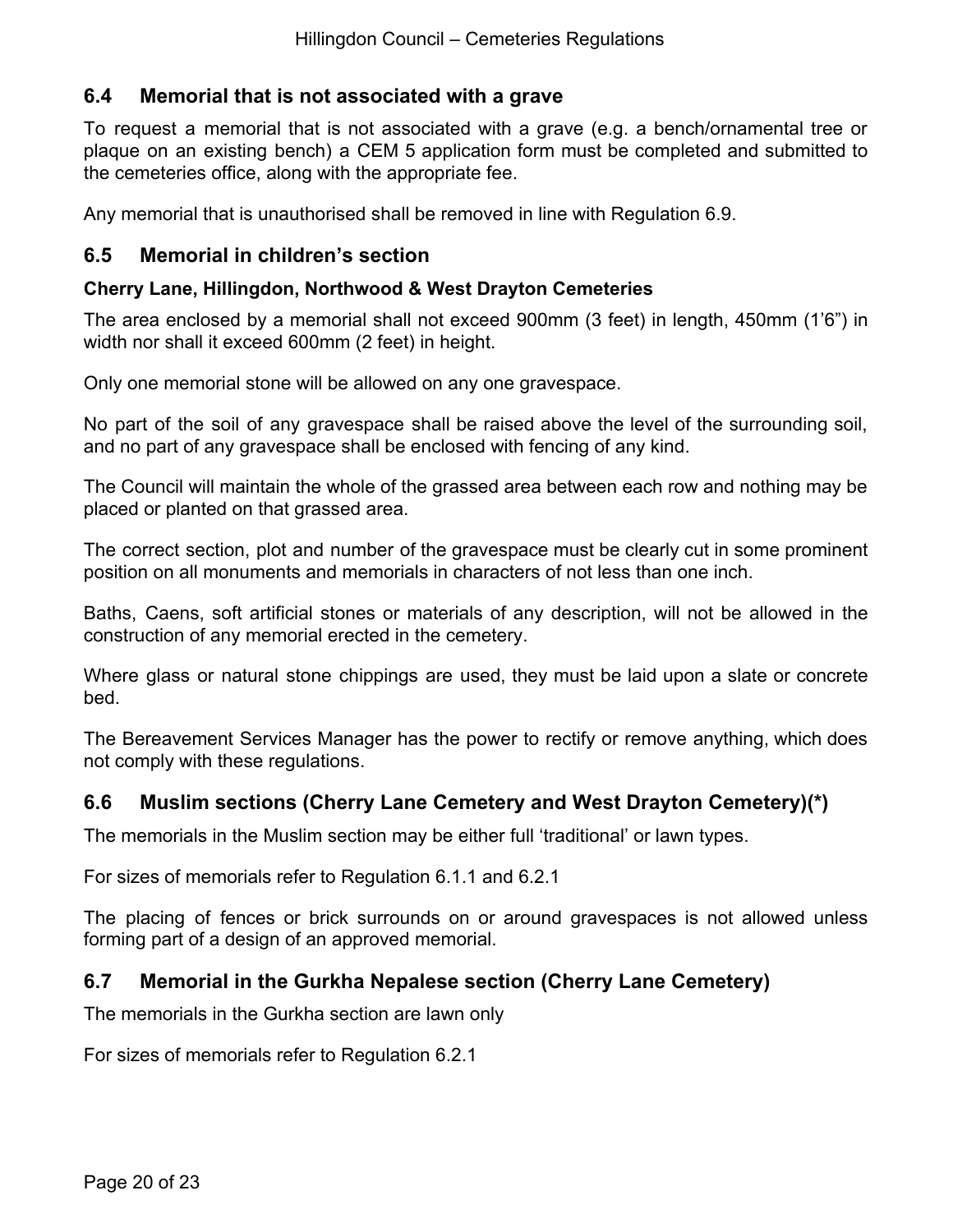#### **6.8 Memorial masons**

Memorial masons must be registered with the British Association of Memorial Masons (BRAMM) or the National Association of Memorial Masons (NAMM) and hold an up-to-date Fixers Licence to be allowed in any of the Cemeteries.

<span id="page-20-0"></span>Memorials found to have been constructed by a Memorial Mason without the required registration and licence will be removed.

#### **6.9 The safety, inspections and maintenance of memorials**

All new memorials, and any repairs or additional inscriptions to memorials, must comply with BS8415.

The Council will undertake periodic inspection of safety of each memorials erected within any of the cemeteries, as recommended by the Health and Safety Executive<sup>3</sup>. Grant Owners shall be made aware of the outcome of the inspection on their memorial(s). The cost of the inspection is included in the Exclusive Right of a Burial or Memorial. However, grant owners are responsible for the upkeep and maintenance of memorials, including remedial works identified by an inspector.

<span id="page-20-1"></span>Where a memorial is deemed unsafe, all reasonable steps will be taken to contact the Grant Owner so that they may arrange appropriate remedial works. If the risk is deemed unacceptably high, the Council reserves the right to take immediate action, to protect the safety of the users of the Cemetery; this may include being sunk into the ground vertically, laid flat, cordoned off, stake and banded, covered with a yellow bag to warn visitors of a danger. The Council shall recover all of the costs arising from these works. Where the grave owner determines to carry out the repairs required, the grave owner and/or his representative shall ensure that the work is carried out by an approved BRAMM or NAMM mason.

#### **6.10 Removal of unauthorised memorials**

<span id="page-20-2"></span>The Council retains the right to remove, without notice, memorials that do not meet The Regulations, including benches, plants, flowers, fences or other commemorative objects. Prior to removal, and where relevant, the Council will take reasonable steps to contact the Grant Holder to provide notice of intended removal. With the exception of biodegradable objectives, all removed memorials will be stored at the Cemeteries Office for a period of 1 calendar month before disposal. Where an association is clear, all reasonable attempts to make contact with the Grant Owner will be made before the items are disposed of. The Council cannot be liable for any memorials that are damaged while being removed or stored. The only exception being memorials that do not pass the safety inspection, whereby a separate procedure is followed.

<sup>&</sup>lt;sup>3</sup> Special Report Memorial safety in local authority cemeteries, 2006, Local Government Ombudsmen, page 7.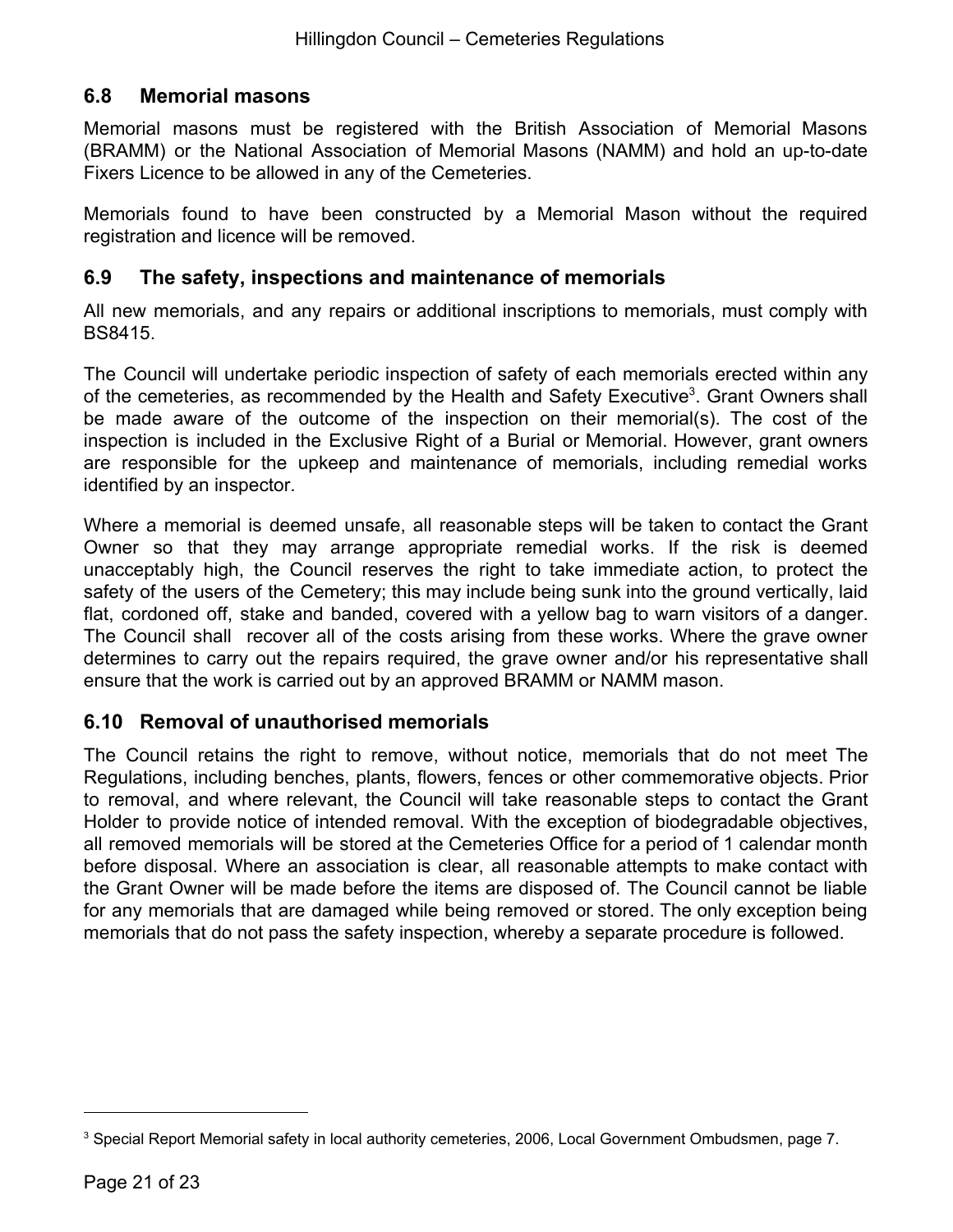# **7 Scattering of cremated remains**

#### <span id="page-21-0"></span>**7.1 Applications for the scattering of cremated remains**

Applications for the scattering of cremated remains should be made in writing to the Bereavement Services Manager refer to Regulation 5.4

<span id="page-21-1"></span>A fee is chargeable for the scattering of remains at the Cemeteries.

#### **7.2 Location for scattering of cremated remains**

Ashes may only be scattered in the designated gravespace.

#### **7.3 Interment of Cremated Remains**

Interment of cremated refer to Regulation 5.4

Interment can only be placed in gravespace/columbaria/cremation plot

#### **7.4 Certificate of Cremation**

A Certificate of Cremation must be presented to the Cemeteries Office before the scattering/interment of cremated remains can take place.

The above rules and regulations are not exhaustive and where matters arise that are not specifically covered the Bereavement Services Manager is authorised to make such decisions as he/she considers to be reasonable and necessary for the day to day management and control of the Cemetery.

#### **8 Roadside Memorials**

Roadside memorials can be difficult to manage.

There are many ways to permanently memorialise an individual in a dignified manner, without the use of a roadside memorial, and the Council offers a range of options to residents through Breakspear Crematorium, which has extensive grounds and gardens of remembrance.

Options include memorial rosebushes with name plaques, benches and ornamental shrubs and trees.

Memorials in the grounds of the Crematorium are easier to look after and visit, and are in a more pleasant environment that allows quiet reflection and contemplation.

However, the Council accepts that there may be a need to acknowledge a sudden death caused by a traffic accident, by marking an area of highway verge with an informal memorial, e.g flowers, small decorative items, or a plaque placed on highway verge.

If Residents do intend to do a roadside tribute then they should look at the Councils detailed guidance on '*Roadside memorials & other memorials on Council Controlled land*'. This guidance is on the Councils website for all other memorials please contact Breakspear Crematorium directly.